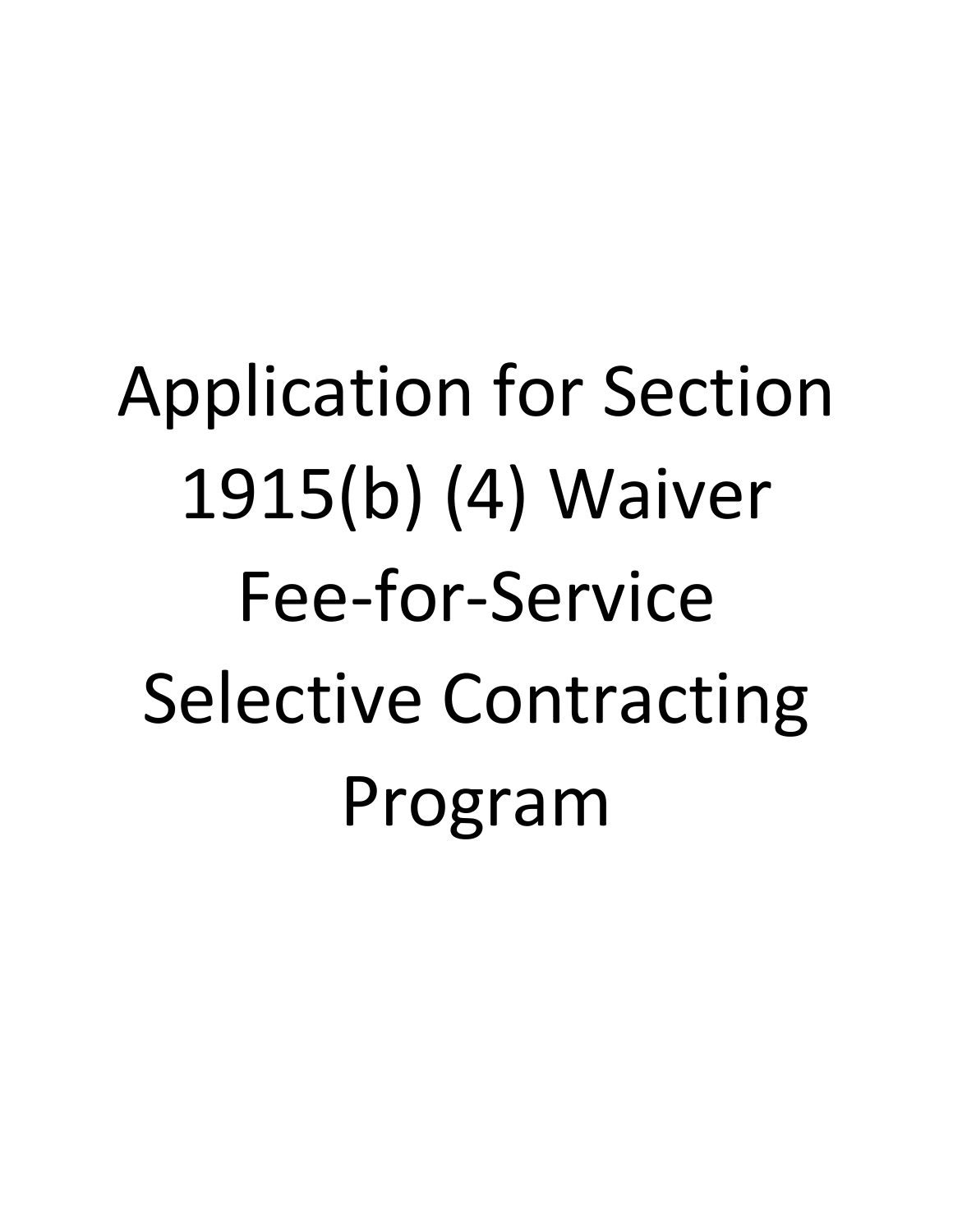Application for Section 1915(b) (4) Waiver Fee-for-Service (FFS) Selective Contracting Program

Fact Sheet

The State of Maryland requests a waiver/amendment under the authority of section 1915(b) of the Act.

The Medicaid agency will directly operate the waiver. The name of the waiver program is Home and Community-Based Options (formerly known as Waiver for Older Adults).

(List each program name if the waiver authorizes more than one program.). Type of request.

This is: \_\_\_ an initial request for new waiver. All sections are filled.

a request to amend an existing waiver, which modifies Section/Part A.

X a renewal request

Section A is: \_\_\_ replaced in full \_\_\_ carried over with no changes X changes noted in BOLD.

Section B is: \_\_\_ replaced in full X changes noted in BOLD.

Effective Dates: This waiver renewal is requested for the period of 7/1/2021 to 6/30/2026.

State Contact: The State contact person for this waiver is Kesha Shaw and can be reached by telephone at (410) 767-1483 or e-mail at Kesha.Shaw@maryland.gov.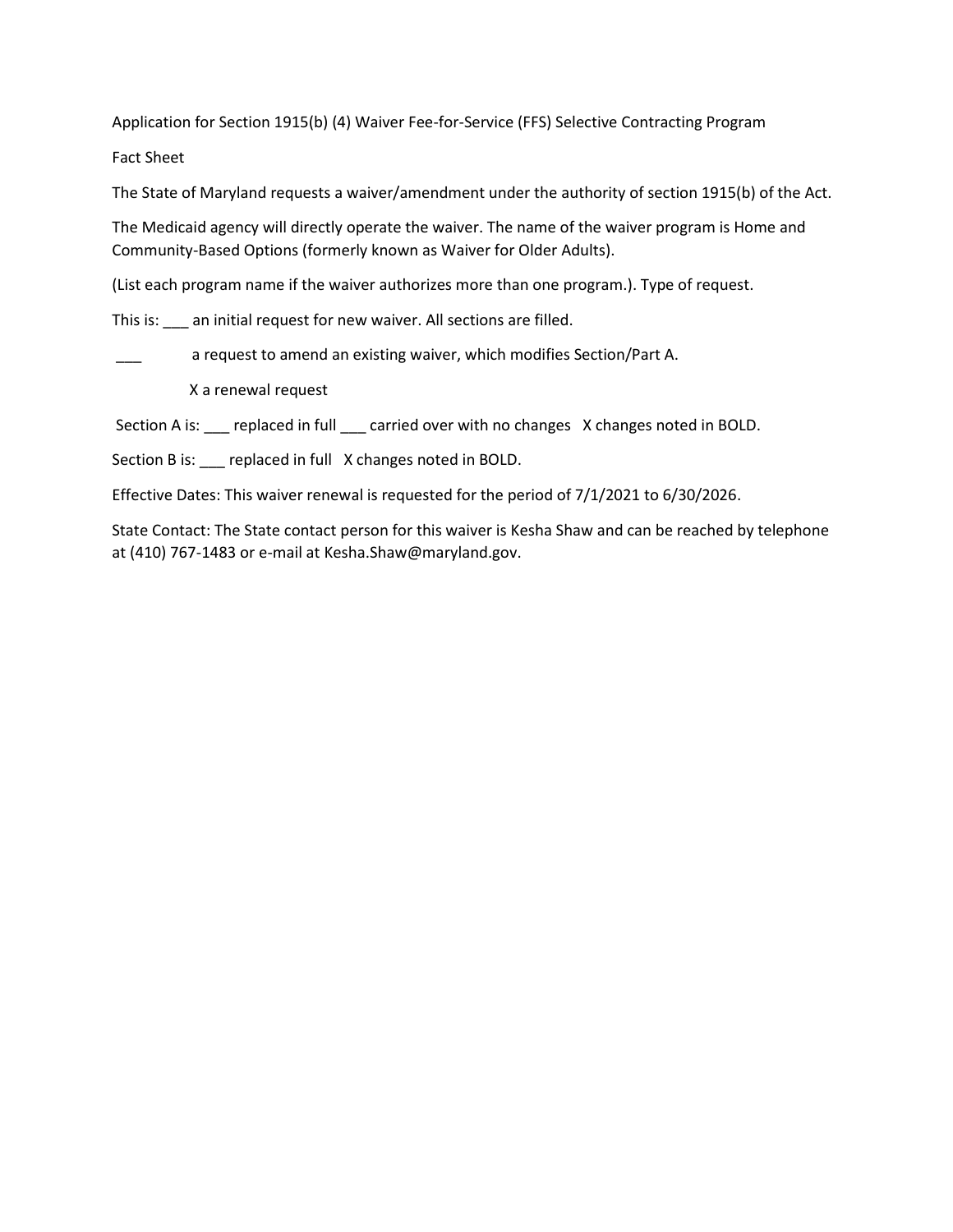Part I: Program Overview

Tribal Consultation:

# **Describe the efforts the State has made to ensure that Federally-recognized tribes in the State are aware of and have had the opportunity to comment on this waiver proposal.**

In accordance with Section 1902(a)(73) of the Social Security Act, Maryland Medicaid seeks advice on a regular, ongoing basis from designees including Maryland's Urban Indian Organization. In November, 2010, the State appointed a designee of the Urban Indian Organization to the Maryland Medicaid Advisory Committee (MMAC). The MMAC meets monthly and receives updates on demonstration projects, pertinent policy issues, waivers, regulations and State Plan Amendments (SPAs) for all Medicaid Programs. These communications occur prior to the submission of waivers, amendments and other policy changes. Maryland also consults with the Urban Indian Organization (UIO) on an as needed basis to develop SPAs and regulations which will have a direct impact on access to health care systems as well as the provision of care/services for Indian populations.

On April 29, 2021 and May 7, 2021 8th 2016, The State contacted the Urban Indian Organization about this renewalamendment.

The UIO responded on **XXXXthat day that they had no comments.** 

#### **Program Description:**

**Provide a brief description of the proposed selective contracting program or, if this is a request to amend an existing selective contracting waiver, the history of and changes requested to the existing program. Please include the estimated number of enrollees served throughout the waiver.**

The waiver requested is limited to the case management services in the existing 1915(c) waiver, Home and Community-Based Options.

This waiver provides services, including case management to adults ages 18 and over who meet nursing facility level of care. Under the 1915(b)(4) authority, the State currently waives the freedom of choice of providers for case management services offered under the 1915(c) authority. The Area Agencies on Aging (AAAs) will continue to be the designated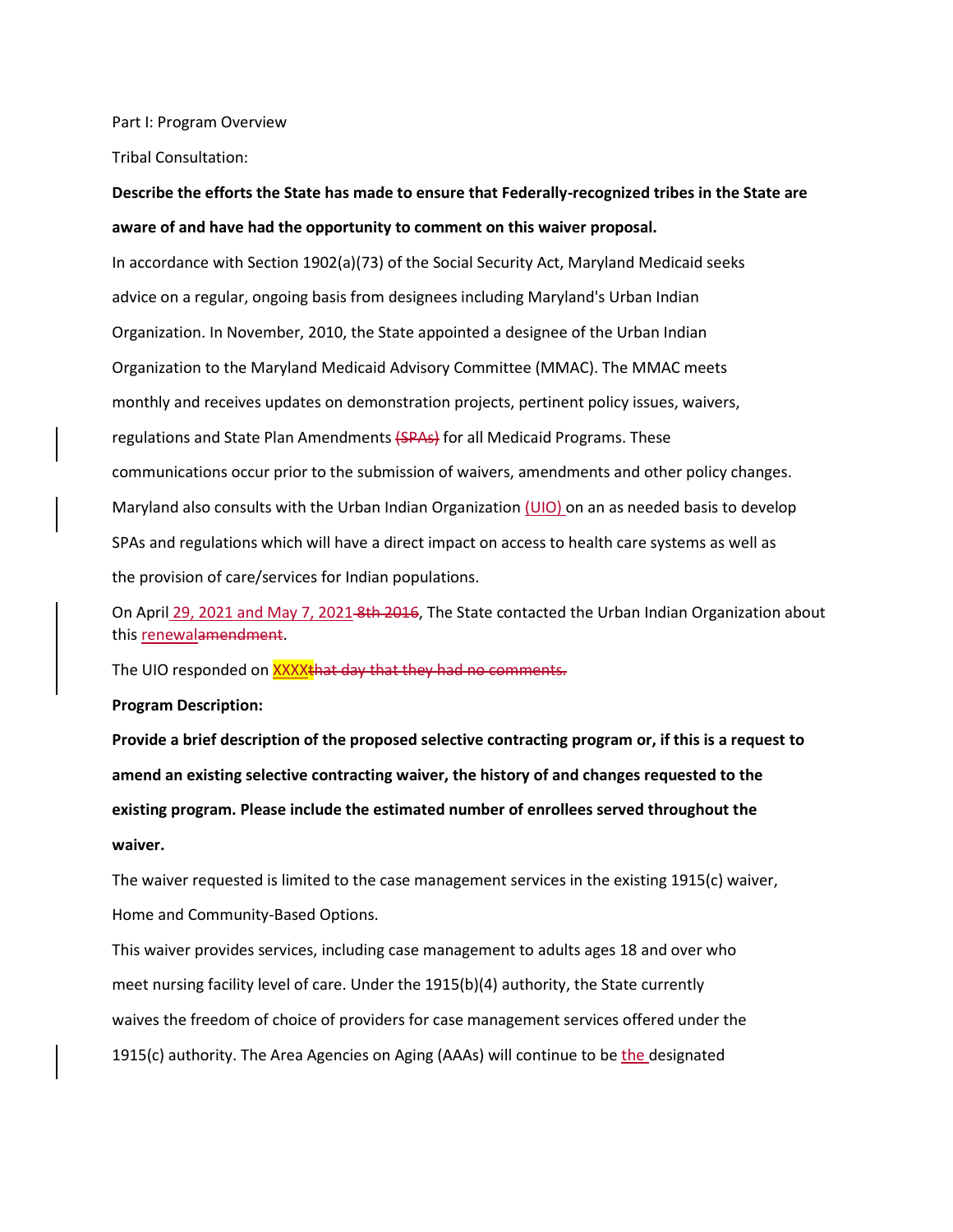Providers. Maryland will continue to utilize the <del>, and c</del>ompetitive solicitation process will continue to identify one or more providers per region to offer a limited choice of providers to the participants within each region.

## **Waiver Services:**

**Please list all existing State Plan services the State will provide through this selective contracting**

**waiver.**

Waiver case management services.

## **A. Statutory Authority**

**1. Waiver Authority. The State seeks authority under the following subsection of 1915(b):**

X 1915(b) (4) - FFS Selective Contracting program

**2. Sections Waived. The State requests a waiver of these sections of 1902 of the Social**

## **Security Act:**

- a. Section  $1902(a)$  (1) Statewideness
- b. Section 1902(a) (10) (B) Comparability of Services
- c. **X** Section 1902(a) (23) Freedom of Choice
- d. Other Sections of  $1902 (p \leq p \leq p \leq p)$

## **B. Delivery Systems**

- 1. Reimbursement. Payment for the selective contracting program is:
- the same as stipulated in the State Plan
- **X** is different than stipulated in the State Plan (please describe)

In accordance with COMAR 10.09.54.22, a fee schedule shall be published at least annually by

the Department, and the rates are increased on July 1 of each year, subject to the limitations of

the State budget, by the lesser of 32.5% or the percentage of the annual increase in the March

Consumer Price Index for All Urban Consumers, all items component, Washington-Baltimore,

from the U.S. Department of Labor, Bureau of Labor Statistics. The Office of Long Term Services and SupportsHealth implements rate adjustments in accordance with these regulatory provisions.

2. Procurement. The State will select the contractor in the following manner:

- \_\_\_ Competitive procurement
- \_\_\_ Open cooperative procurement
- \_\_\_ Sole source procurement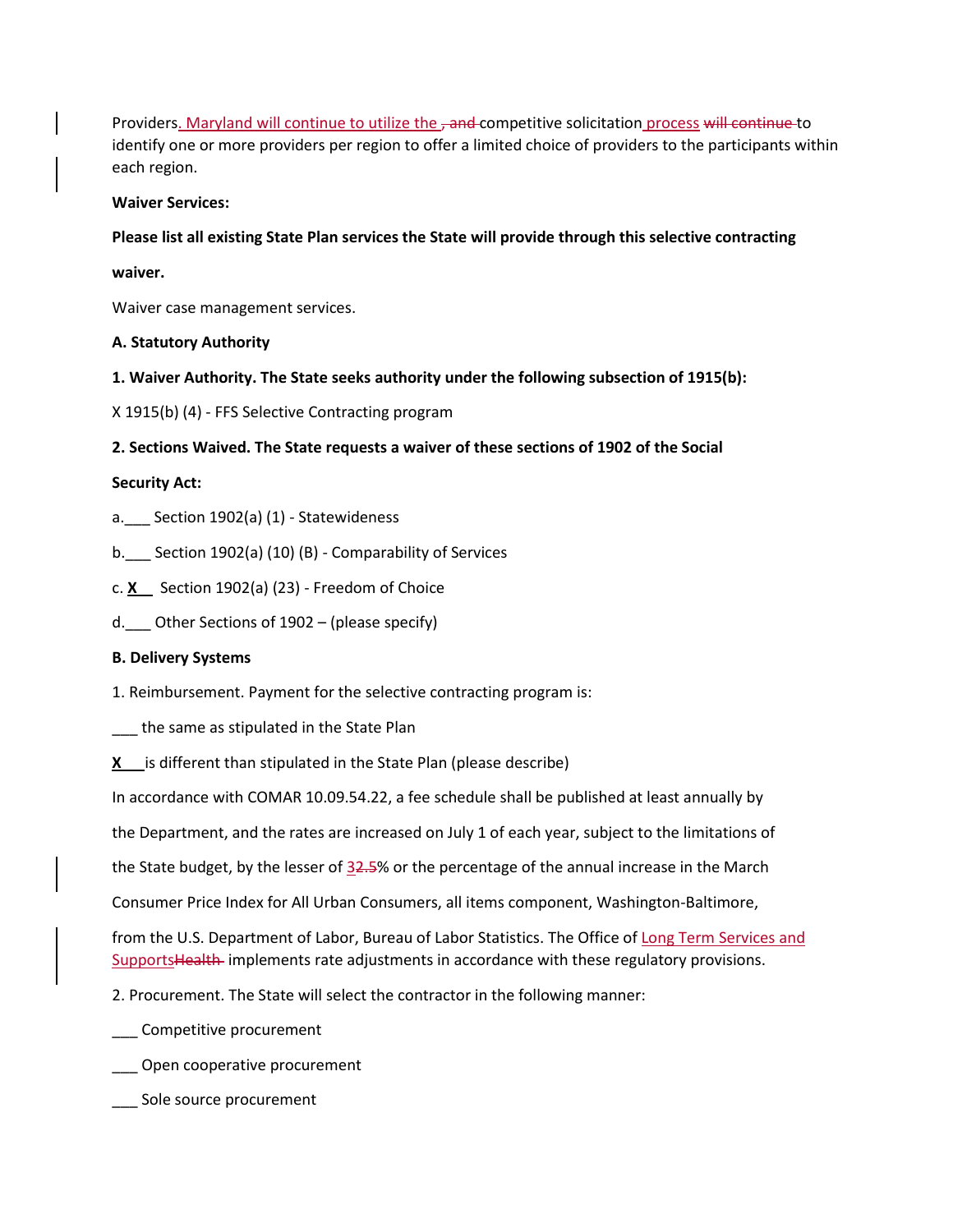## **X** Other (please describe)

The State of Maryland will designate up tcase management providers include all  $\theta$ -19 of the aArea aAgencies on aAging (AAAs) in the State. (the

total number of AAAs in the state) as case management providers. The State -utilizes and will also use a competitive solicitation process to identify additional providers, as needed. Since the rates are-will

be set in regulation, the proposals are will be evaluated solely on quality and experience.

| County                            |                                 |                                                                     |                                     |                                    |                                       |                                              |                                                                       |                                                                            |                                                                |                          |
|-----------------------------------|---------------------------------|---------------------------------------------------------------------|-------------------------------------|------------------------------------|---------------------------------------|----------------------------------------------|-----------------------------------------------------------------------|----------------------------------------------------------------------------|----------------------------------------------------------------|--------------------------|
| Allegany County, Maryland         | Area Agencies on Aging<br>(AAA) | <b>Medical Management</b><br>and Rehabiliations<br>Services (MMARS) | The<br>Coordinating<br>Center (TCC) | <b>Total Care</b><br>Sevices (TCS) | <b>Beatrice Loving</b><br>Heart (BLH) | Service<br>Coordination Inc.<br>(SCI)        |                                                                       |                                                                            |                                                                |                          |
| Anne Arundel County, Maryland     | Area Agencies on Aging<br>(AAA) | Medical Management<br>and Rehabiliations<br>Services (MMARS)        | The<br>Coordinating<br>Center (TCC) | <b>Total Care</b><br>Sevices (TCS) | Beatrice Loving<br>Heart (BLH)        | Service<br>Coordination Inc.<br>$($ SCI $)$  |                                                                       | Southern<br>Maryland<br>Center for<br>Independent<br>Living (SMCIL)        |                                                                |                          |
| Baltimore, Maryland               | Area Agencies on Aging<br>(AAA) | Medical Management<br>and Rehabiliations<br>Services (MMARS)        | The<br>Coordinating<br>Center (TCC) | <b>Total Care</b><br>Sevices (TCS) | Beatrice Loving<br>Heart (BLH)        | Service<br><b>Coordination Inc.</b><br>(SCI) |                                                                       |                                                                            | <b>WJ Community</b><br>Integration<br>Services, LLC<br>WJCIS)  |                          |
| <b>Baltimore County, Maryland</b> | Area Agencies on Aging<br>(AAA) | <b>Medical Management</b><br>and Rehabiliations<br>Services (MMARS) | The<br>Coordinating<br>Center (TCC) | <b>Total Care</b><br>Sevices (TCS) | <b>Beatrice Loving</b><br>Heart (BLH) | Service<br>Coordination Inc.<br>(SCI)        |                                                                       |                                                                            | <b>WJ Community</b><br>Integration<br>Services, LLC<br>WJCIS)  |                          |
| <b>Calvert County, Marvland</b>   | Area Agencies on Aging<br>(AAA) | Medical Management<br>and Rehabiliations<br>Services (MMARS)        | The<br>Coordinating<br>Center (TCC) | <b>Total Care</b><br>Sevices (TCS) | <b>Beatrice Loving</b><br>Heart (BLH) | Service<br>Coordination Inc.<br>(SCI)        |                                                                       | Southern<br>Maryland<br><b>Center</b> for<br>Independent<br>Living (SMCIL) |                                                                |                          |
| Caroline County, Maryland         | Area Agencies on Aging<br>(AAA) | <b>Medical Management</b><br>and Rehabiliations<br>Services (MMARS) | The<br>Coordinating<br>Center (TCC) | <b>Total Care</b><br>Sevices (TCS) |                                       |                                              | <b>Bav Area</b><br><b>Center for</b><br>Independent<br>Living (BACIL) |                                                                            |                                                                |                          |
| Carroll County, Maryland          | Area Agencies on Aging<br>(AAA) | <b>Medical Management</b><br>and Rehabiliations<br>Services (MMARS) | The<br>Coordinating<br>Center (TCC) | <b>Total Care</b><br>Sevices (TCS) | Beatrice Loving<br>Heart (BLH)        | Service<br>Coordination Inc.<br>(SCI)        |                                                                       |                                                                            |                                                                |                          |
| Cecil County, Maryland            | Area Agencies on Aging<br>(AAA) | Medical Management<br>and Rehabiliations<br>Services (MMARS)        | The<br>Coordinating<br>Center (TCC) | <b>Total Care</b><br>Sevices (TCS) |                                       |                                              | <b>Bay Area</b><br><b>Center for</b><br>Independent<br>Living (BACIL) |                                                                            |                                                                |                          |
| Charles County, Maryland          | Area Agencies on Aging<br>(AAA) | Medical Management<br>and Rehabiliations<br>Services (MMARS)        | The<br>Coordinating<br>Center (TCC) | <b>Total Care</b><br>Sevices (TCS) | <b>Beatrice Loving</b><br>Heart (BLH) | Service<br>Coordination Inc.<br>(SCI)        |                                                                       | Southern<br>Marvland<br>Center for<br>Independent<br>Living (SMCIL)        |                                                                |                          |
| Dorchester County, Maryland       | Area Agencies on Aging<br>(AAA) | <b>Medical Management</b><br>and Rehabiliations<br>Services (MMARS) | The<br>Coordinating<br>Center (TCC) | <b>Total Care</b><br>Sevices (TCS) |                                       |                                              | <b>Bay Area</b><br><b>Center for</b><br>Independent<br>Living (BACIL) |                                                                            |                                                                |                          |
| <b>Frederick County, Maryland</b> | Area Agencies on Aging<br>(AAA) | Medical Management<br>and Rehabiliations<br>Services (MMARS)        | The<br>Coordinating<br>Center (TCC) | <b>Total Care</b><br>Sevices (TCS) | <b>Beatrice Loving</b><br>Heart (BLH) | Service<br>Coordination Inc.<br>$($ SCD      |                                                                       |                                                                            |                                                                |                          |
| Garrett County, Maryland          | Area Agencies on Aging<br>(AAA) | Medical Management<br>and Rehabiliations<br>Services (MMARS)        | The<br>Coordinating<br>Center (TCC) | <b>Total Care</b><br>Sevices (TCS) | <b>Beatrice Loving</b><br>Heart (BLH) | Service<br>Coordination Inc.<br>$($ SCI $)$  |                                                                       |                                                                            |                                                                |                          |
| Harford County, Maryland          | Area Agencies on Aging<br>(AAA) | <b>Medical Management</b><br>and Rehabiliations<br>Services (MMARS) | The<br>Coordinating<br>Center (TCC) | <b>Total Care</b><br>Sevices (TCS) | Beatrice Loving<br>Heart (BLH)        | Service<br>Coordination Inc.<br>(SCI)        |                                                                       |                                                                            |                                                                |                          |
| Howard County, Maryland           | Area Agencies on Aging<br>(AAA) | Medical Management<br>and Rehabiliations<br>Services (MMARS)        | The<br>Coordinating<br>Center (TCC) | <b>Total Care</b><br>Sevices (TCS) | Beatrice Loving<br>Heart (BLH)        | Service<br>Coordination Inc.<br>$($ SCI $)$  |                                                                       |                                                                            |                                                                |                          |
| Kent County, Maryland             | Area Agencies on Aging<br>(AAA) | Medical Management<br>and Rehabiliations<br>Services (MMARS)        | The<br>Coordinating<br>Center (TCC) | <b>Total Care</b><br>Sevices (TCS) |                                       |                                              | <b>Bay Area</b><br><b>Center for</b><br>Independent<br>Living (BACIL) |                                                                            |                                                                |                          |
| Montgomery County, Maryland       | Area Agencies on Aging<br>(AAA) | <b>Medical Management</b><br>and Rehabiliations<br>Services (MMARS) | The<br>Coordinating<br>Center (TCC) | <b>Total Care</b><br>Sevices (TCS) | <b>Beatrice Loving</b><br>Heart (BLH) | Service<br>Coordination Inc.<br>(SCI)        |                                                                       |                                                                            | <b>WJ Community</b><br>Integration<br>Services, LLC<br>(WJCIS) | Independence<br>Now (IN) |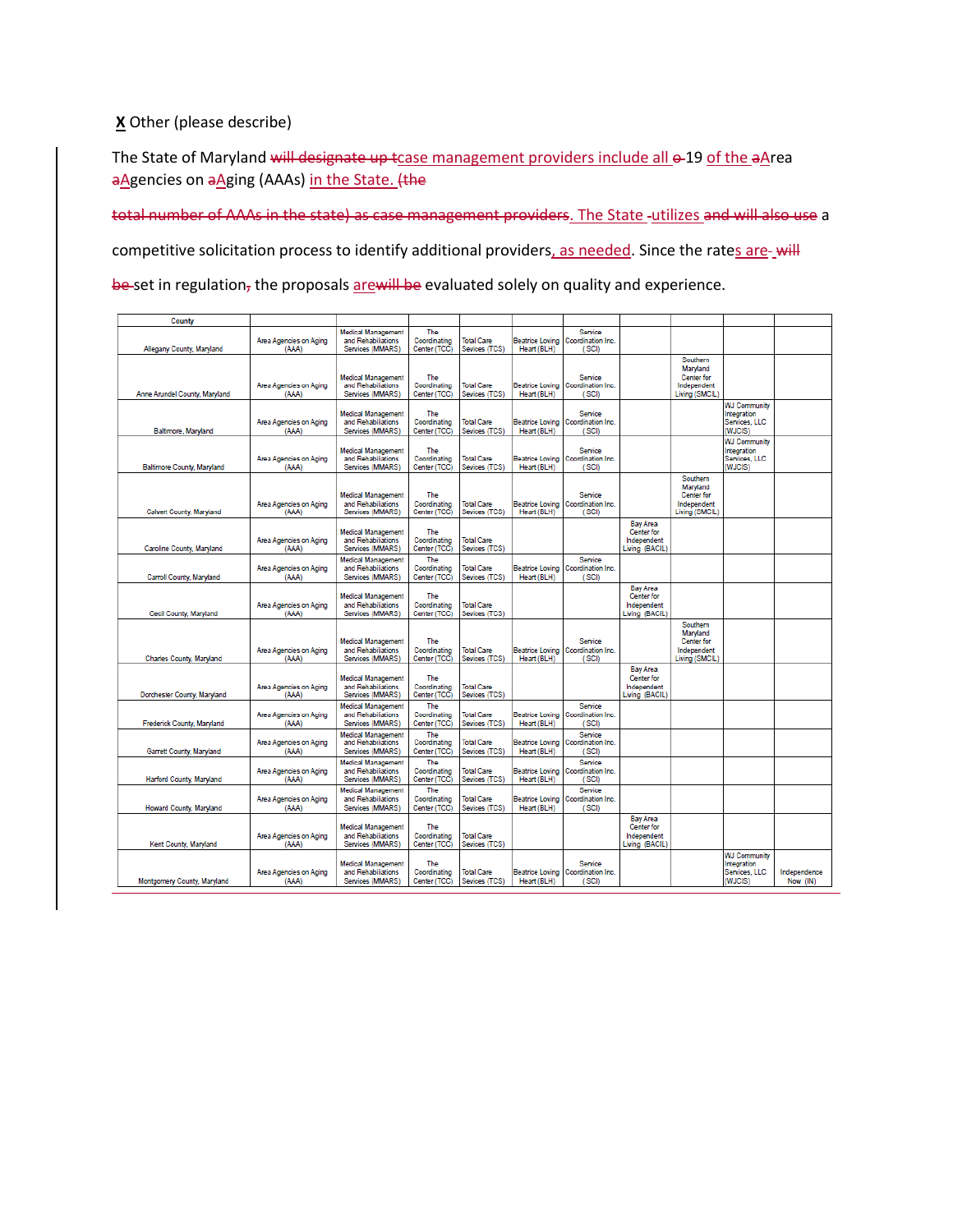| County                           |                                 |                                                                     |                                     |                                    |             |                                                         |                                                                       |                                                                            |                                                                |  |
|----------------------------------|---------------------------------|---------------------------------------------------------------------|-------------------------------------|------------------------------------|-------------|---------------------------------------------------------|-----------------------------------------------------------------------|----------------------------------------------------------------------------|----------------------------------------------------------------|--|
| Prince George's County, Maryland | Area Agencies on Aging<br>(AAA) | <b>Medical Management</b><br>and Rehabiliations<br>Services (MMARS) | The<br>Coordinating<br>Center (TCC) | <b>Total Care</b><br>Sevices (TCS) | Heart (BLH) | Service<br>Beatrice Loving   Coordination Inc.<br>(SCI) |                                                                       | Southern<br>Marvland<br><b>Center for</b><br>Independent<br>Living (SMCIL) | <b>WJ Community</b><br>Integration<br>Services, LLC<br>(WJCIS) |  |
| Queen Anne's County, Maryland    | Area Agencies on Aging<br>(AAA) | <b>Medical Management</b><br>and Rehabiliations<br>Services (MMARS) | The<br>Coordinating<br>Center (TCC) | <b>Total Care</b><br>Sevices (TCS) |             |                                                         | <b>Bav Area</b><br><b>Center for</b><br>Independent<br>Living (BACIL) |                                                                            |                                                                |  |
| Somerset County, Maryland        | Area Agencies on Aging<br>(AAA) | <b>Medical Management</b><br>and Rehabiliations<br>Services (MMARS) | The<br>Coordinating<br>Center (TCC) | <b>Total Care</b><br>Sevices (TCS) |             |                                                         | <b>Bay Area</b><br>Center for<br>Independent<br>Living (BACIL)        |                                                                            |                                                                |  |
| St. Mary's County, Maryland      | Area Agencies on Aging<br>(AAA) | <b>Medical Management</b><br>and Rehabiliations<br>Services (MMARS) | The<br>Coordinating<br>Center (TCC) | <b>Total Care</b><br>Sevices (TCS) | Heart (BLH) | Service<br>Beatrice Loving   Coordination Inc.<br>(SCI) |                                                                       | Southern<br>Marvland<br><b>Center for</b><br>Independent<br>Living (SMCIL) |                                                                |  |
| <b>Talbot County, Maryland</b>   | Area Agencies on Aging<br>(AAA) | <b>Medical Management</b><br>and Rehabiliations<br>Services (MMARS) | The<br>Coordinating<br>Center (TCC) | <b>Total Care</b><br>Sevices (TCS) |             |                                                         | <b>Bay Area</b><br>Center for<br>Independent<br>Living (BACIL)        |                                                                            |                                                                |  |
| Washington County, Maryland      | Area Agencies on Aging<br>(AAA) | <b>Medical Management</b><br>and Rehabiliations<br>Services (MMARS) | The<br>Coordinating<br>Center (TCC) | <b>Total Care</b><br>Sevices (TCS) | Heart (BLH) | Service<br>Beatrice Loving Coordination Inc.<br>(SCI)   |                                                                       |                                                                            |                                                                |  |
| <b>Wicomico County, Maryland</b> | Area Agencies on Aging<br>(AAA) | <b>Medical Management</b><br>and Rehabiliations<br>Services (MMARS) | The<br>Coordinating<br>Center (TCC) | <b>Total Care</b><br>Sevices (TCS) |             |                                                         | <b>Bay Area</b><br>Center for<br>Independent<br>Living (BACIL)        |                                                                            |                                                                |  |
| Worcester County, Maryland       | Area Agencies on Aging<br>(AAA) | <b>Medical Management</b><br>and Rehabiliations<br>Services (MMARS) | The<br>Coordinating<br>Center (TCC) | <b>Total Care</b><br>Sevices (TCS) |             |                                                         | <b>Bay Area</b><br><b>Center for</b><br>Independent<br>Living (BACIL) |                                                                            |                                                                |  |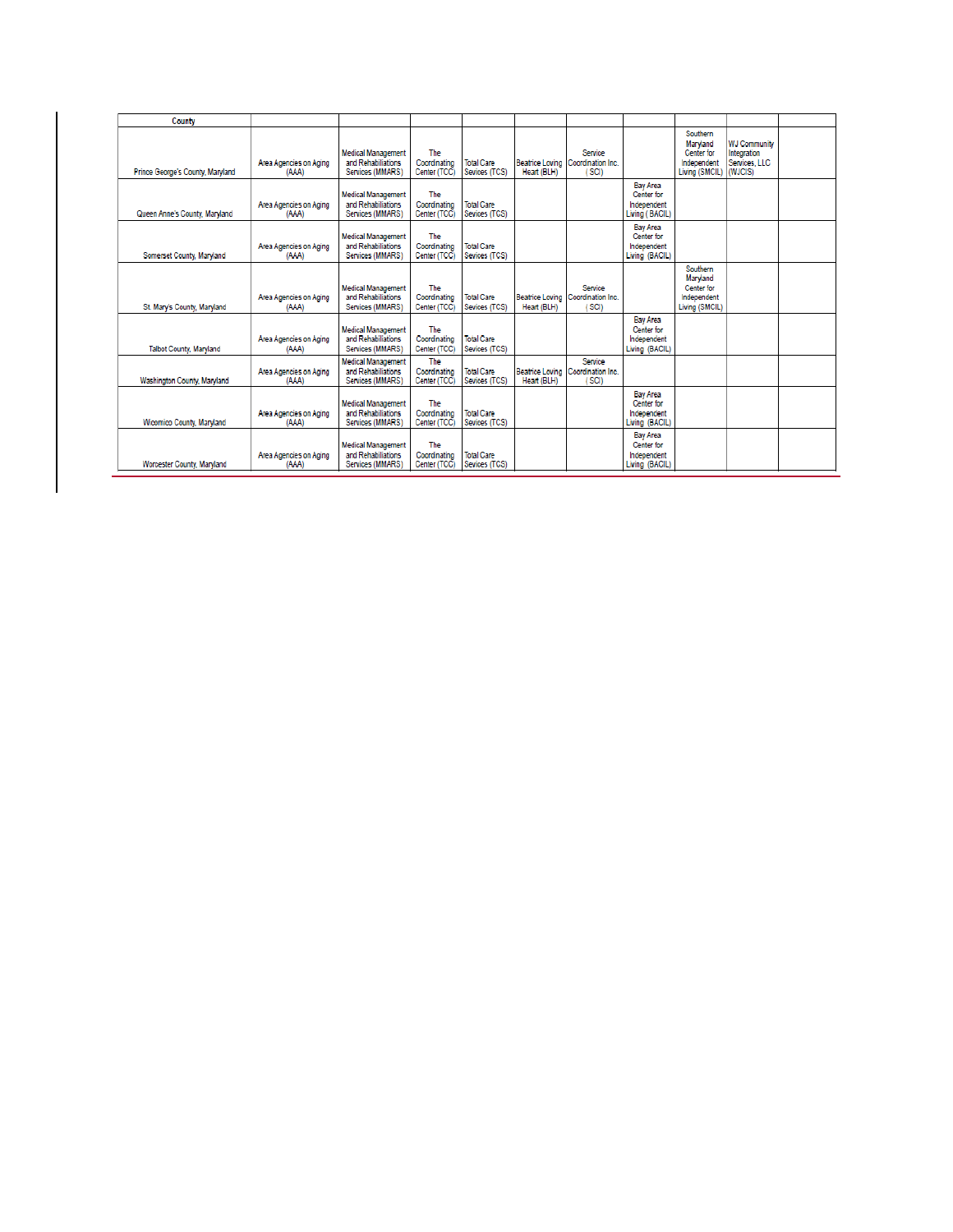| <b>Allegany County</b>     | Area Agencies on<br>Aging (AAA) | Beatrice Loving Heart Medical Management<br>Agency           | and Rehabilitation<br>Services (MMARS)                                             | The Coordinating<br>Center (TCC) |                         |
|----------------------------|---------------------------------|--------------------------------------------------------------|------------------------------------------------------------------------------------|----------------------------------|-------------------------|
| <b>Anne Arundel County</b> | Area Agencies on<br>Aging (AAA) | <b>Beatrice Loving Heart</b><br>Agency                       | <b>Medical Management</b><br>and Rehabilitation<br>Services (MMARS)                | The Coordinating<br>Center (TCC) |                         |
| <b>Baltimore County</b>    | Area Agencies on<br>Aging (AAA) | <b>Beatrice Loving Heart</b><br>Agency                       | <b>Medical Management</b><br>and Rehabilitation<br>Services (MMARS)                | The Coordinating<br>Center (TCC) |                         |
| <b>Baltimore City</b>      | Area Agencies on<br>Aging (AAA) | <b>Beatrice Loving Heart</b><br>Agency                       | <b>Medical Management</b><br>and Rehabilitation<br>Services (MMARS)                | The Coordinating<br>Center (TCC) |                         |
| <b>Calvert County</b>      | Area Agencies on<br>Aging (AAA) | <b>Beatrice Loving Heart</b><br>Agency                       | <b>Medical Management</b><br>and Rehabilitation<br>Services (MMARS)                | The Coordinating<br>Center (TCC) |                         |
| <b>Caroline County</b>     | Area Agencies on<br>Aging (AAA) | Bay Area Center for<br><b>Independent Living</b><br>$ACIL$ ) | Medical Management<br>and Rehabilitation<br>Servi<br><b>MARS</b> )                 | The Coordinating<br>Center (TCC) |                         |
| <b>Carroll County</b>      | Area Agencies on<br>Aging (AAA) | wing Heart<br><b>Bc.</b>                                     | Med<br>magement<br>abilitation<br><b>s</b> (MMARS)                                 | The Coordinating<br>Center (TCC) |                         |
| <b>Cecil County</b>        | Area Agencies on<br>Aging (AAA) | Bay Ar<br>er for<br>Independ<br>ing.<br>(BA)                 | al Management<br><b>Rehabilitation</b><br>rvices (MMARS)                           | The Coordinating<br>Center (TCC) |                         |
| <b>Charles County</b>      | Area Agencies on<br>Aging (AAA) | <b>Beatrice Lov</b><br>Agency                                | ledical Management<br>and Rehabilitation<br>ervices (MMARS)                        | The Coordinating<br>Center (TCC) |                         |
| <b>Dorchester County</b>   | Area Agencies on<br>Aging (AAA) | Bay Area<br>ving<br>Indepen                                  | dical Management<br>Rehabilitation<br>es (MMARS)                                   | The Coordinating<br>Center (TCC) |                         |
| <b>Fredrick County</b>     | Area Agencies on<br>Aging (AAA) | Beatr<br>ing Heart<br>nev                                    | Management<br>bilitation<br>Ser<br>(MARS)                                          | The Coordinating<br>Center (TCC) |                         |
| <b>Garrett County</b>      | Area Agencies on<br>Aging (AAA) | Loving Heart<br>Agency                                       | Medic<br>agement<br>and Rehabilitation<br>Services (MMARS)                         | The Coordinating<br>Center (TCC) |                         |
| <b>Harford County</b>      | Area Agencies on<br>Aging (AAA) | <b>Beatrice Loving Heart</b>                                 | Medical Management<br>tion<br>ARS)                                                 | The Coordinating<br>Center (TCC) |                         |
| <b>Howard County</b>       | Area Agencies on<br>Aging (AAA) | Agency                                                       | Beatrice Loving Heart Medical Management<br>and Rehabilitation<br>Services (MMARS) | The Coordinating<br>Center (TCC) |                         |
| <b>Kent County</b>         | Area Agencies on<br>Aging (AAA) | Bay Area Center for<br><b>Independent Living</b><br>(BACIL)  | Medical Management<br>and Rehabilitation<br>Services (MMARS)                       | The Coordinating<br>Center (TCC) |                         |
| <b>Montgomery County</b>   | Area Agencies on<br>Aging (AAA) | <b>Beatrice Loving Heart</b><br>Agency                       | <b>Medical Management</b><br>and Rehabilitation<br>Services (MMARS)                | The Coordinating<br>Center (TCC) | <b>Independence Now</b> |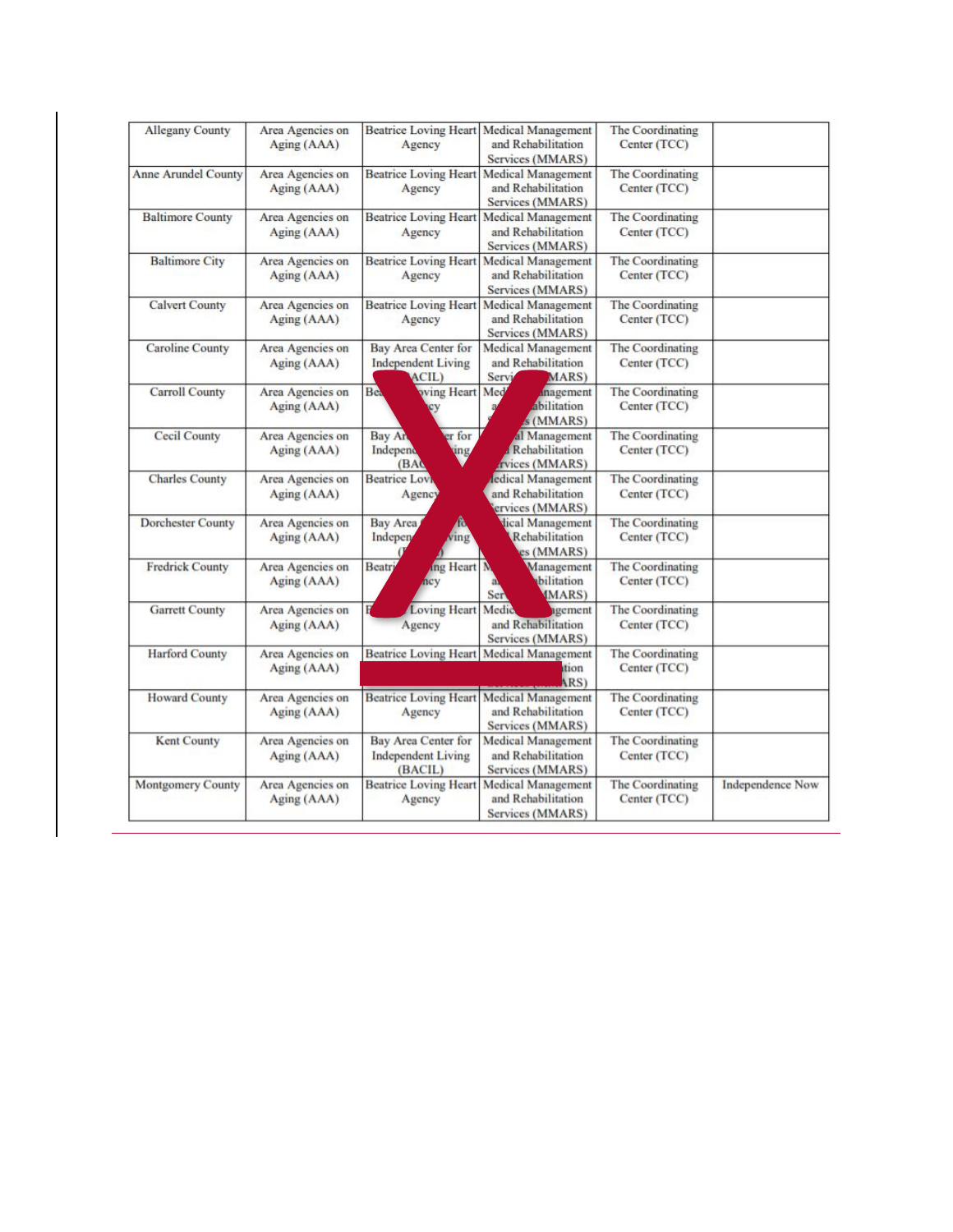| <b>Prince George's</b><br>County | Area Agencies on<br>Aging (AAA) | Agency                                                       | Beatrice Loving Heart   Medical Management<br>and Rehabilitation<br>Services (MMARS) | The Coordinating<br>Center (TCC) |  |
|----------------------------------|---------------------------------|--------------------------------------------------------------|--------------------------------------------------------------------------------------|----------------------------------|--|
| Queen Anne's County              | Area Agencies on<br>Aging (AAA) | Bay Area Center for<br><b>Independent Living</b><br>(BACIL)  | <b>Medical Management</b><br>and Rehabilitation<br>Services (MMARS)                  | The Coordinating<br>Center (TCC) |  |
| St. Mary's County                | Area Agencies on<br>Aging (AAA) | <b>Beatrice Loving Heart</b><br>Agency                       | <b>Medical Management</b><br>and Rehabilitation<br>Services (MMARS)                  | The Coordinating<br>Center (TCC) |  |
| <b>Somerset County</b>           | Area Agencies on<br>Aging (AAA) | enter for<br>Bay A<br>Indepen<br>Living<br>(BA)              | Med<br><b><i><u>Aanagement</u></i></b><br>habilitation<br><i>des</i> (MMARS)         | The Coordinating<br>Center (TCC) |  |
| <b>Talbot County</b>             | Area Agencies on<br>Aging (AAA) | <b>Beatrice</b> Lov<br><b>eart</b><br>Agenc                  | cal Management<br><b>Ad Rehabilitation</b><br>services (MMARS)                       | The Coordinating<br>Center (TCC) |  |
| <b>Washington County</b>         | Area Agencies on<br>Aging (AAA) | <b>Beatrice Loving</b><br>Agency                             | <b>Iedical Management</b><br>and Rehabilitation<br>vices (MMARS)                     | The Coordinating<br>Center (TCC) |  |
| <b>Wicomico County</b>           | Area Agencies on<br>Aging (AAA) | Bay Area<br>ffor<br>Indepen<br><b>Aving</b><br><b>Bayone</b> | al Management<br>chabilitation<br>Services (MMARS)                                   | The Coordinating<br>Center (TCC) |  |
| <b>Worchester County</b>         | Area Agencies on<br>Aging (AAA) | Bay Area Center for<br><b>Independent Living</b><br>(BACIL)  | <b>Medical Management</b><br>and Rehabilitation<br>Services (MMARS)                  | The Coordinating<br>Center (TCC) |  |

## **C. Restriction of Freedom of Choice**

1. Provider Limitations.

Beneficiaries will be limited to a single provider in their service area.

 $X$  Beneficiaries will be given a choice of providers in their service area.

The State intends to have at least two providers per county. Supports Planning Agencies (SPAs) are

identified through a competitive solicitation process. There is one AAA in every countythat serves every county.

Montgomery County has 74 other SPAs; all other counties have 3-4 other SPAs.

## **2. State Standards.**

**Detail any difference between the state standards that will be applied under this waiver and those**

**detailed in the State Plan coverage or reimbursement documents.**

There are no differences between the state standards and those applied under the wiaverwaiver.

Two providers per county is the minimum but not the norm. We strive for, and have provided,

more options. A minimum of two providers ensure choice of provider and adequate coverage.

Agencies have more staff in more populated areas of the state.

D. Populations Affected by Waiver

(May be modified as needed to fit the State's specific circumstances)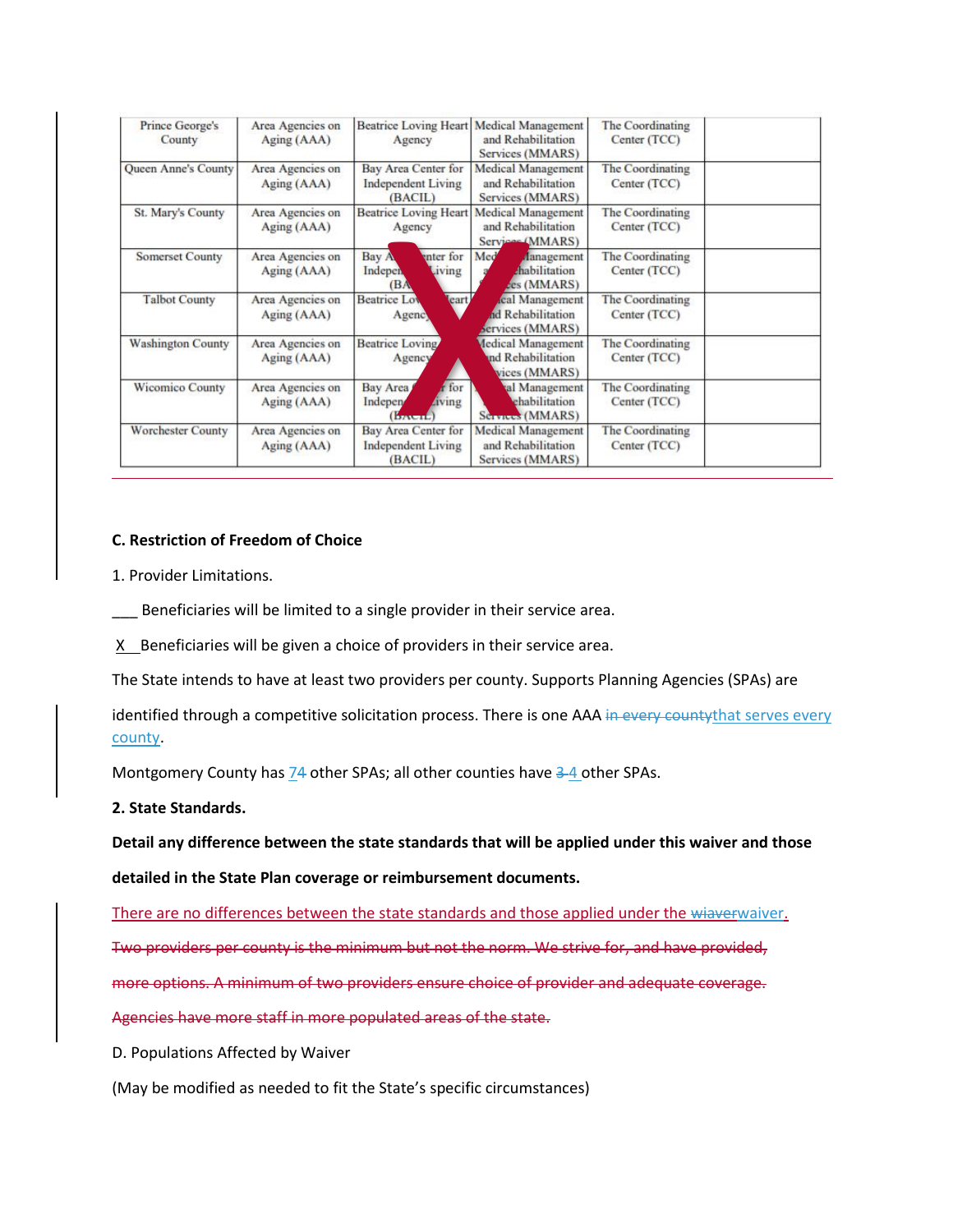- 1. Included Populations. The following populations are included in the waiver:
- Section 1931 Children and Related Populations
- \_\_\_ Section 1931 Adults and Related Populations
- **X** Blind/Disabled Adults and Related Populations
- \_\_\_ Blind/Disabled Children and Related Populations
- **X** Aged and Related Populations
- \_\_\_ Foster Care Children
- \_\_\_ Title XXI CHIP Children
- 2. Excluded Populations. Indicate if any of the following populations are excluded from

participating in the waiver:

- \_\_\_ Dual Eligibles
- \_\_\_ Poverty Level Pregnant Women
- \_\_\_ Individuals with other insurance
- \_\_\_ Individuals residing in a nursing facility or ICF/MR
- \_\_\_ Individuals enrolled in a managed care program
- \_\_\_ Individuals participating in a HCBS Waiver program
- \_\_\_ American Indians/Alaskan Natives
- \_\_\_ Special Needs Children (State Defined). Please provide this definition.
- \_\_\_ Individuals receiving retroactive eligibility
- **X** Other (Please define): The population covered for this waiver is limited to

applicants and enrollees of the 1915(c) Home and Community-Based Options Waiver.

## **Part II: Access, Provider Capacity and Utilization Standards**

**A. Timely Access Standards**

**Describe the standard that the State will adopt (or if this is a renewal or amendment of an**

**existing selective contracting waiver, provide evidence that the State has adopted)**

**defining timely Medicaid beneficiary access to the contracted services, i.e., what**

**constitutes timely access to the service?**

**1. How does the State measure (or propose to measure) the timeliness of Medicaid beneficiary access to the services covered under the selective contracting program?**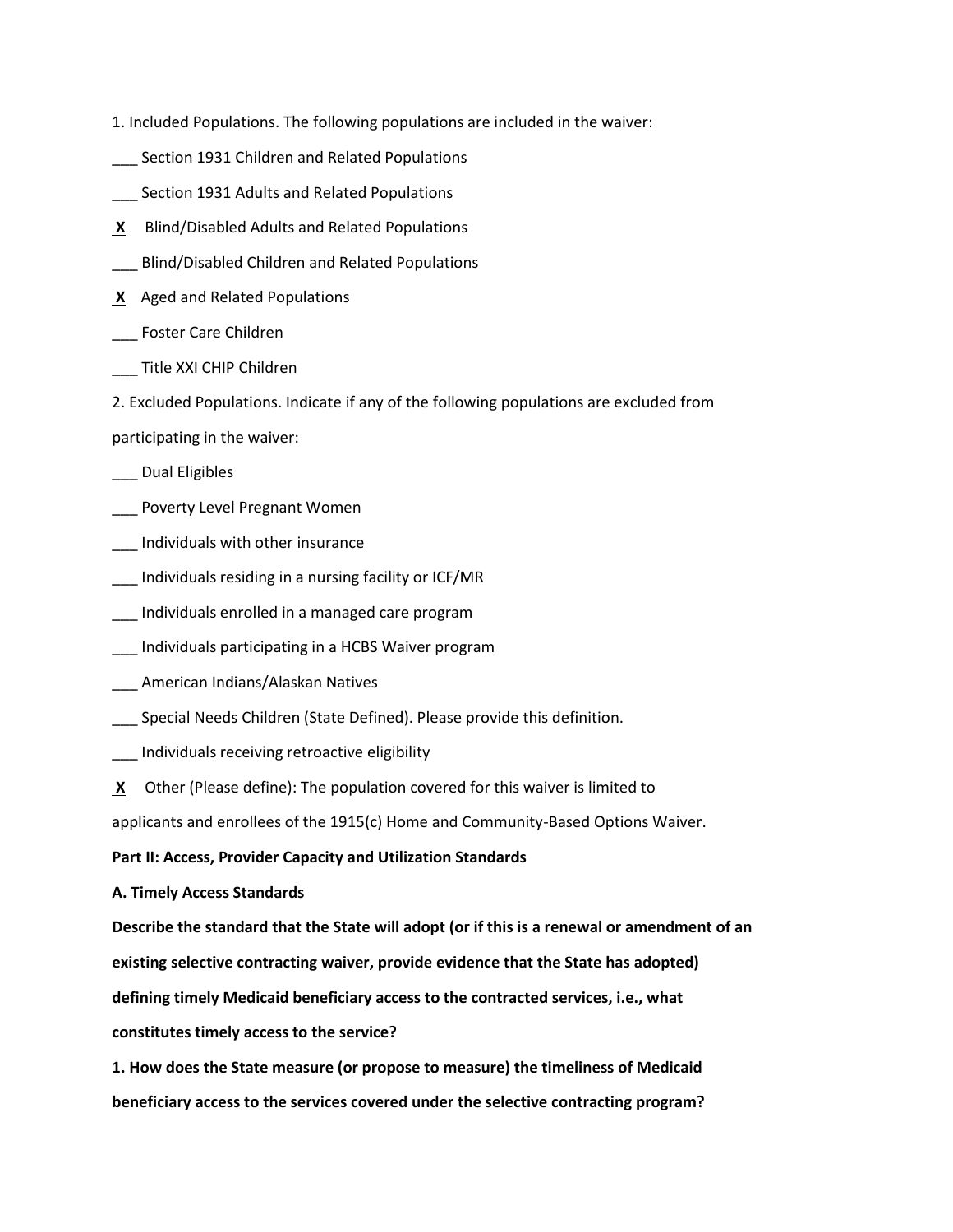All Supports Planning Agencies are required to sign a provider agreement and adhere to the

Provider Solicitation (Comprehensive Case Management and Supports Planning Services for

Medicaid Long-Term Services and Supports). Timely access for case management is defined in the Supports Planning Solicitation, Section 3.5 Freedom of Choice section and Section 3.5 Supports Planning. Case management agencies must establish contact and perform an initial visit with the referred applicant or participant within 14 calendar days of receipt of the referral. Additionally, Section 3.5.26 indicates unless waived, the case manager must meet with the participant in-person, or if directed by the Department, virtually, at the location where he or she receives services at least every 90 days.

Upon application for services, the Department will provide a packet of materials that includes brochures from all eligible case management and supports planning providers available in the applicant's area. Applicants are encouraged to contact case management and supports planning providers prior to selection. The applicant may choose a provider by contacting the Department or the chosen provider directly. This choice will be noted in LTSS*Maryland*. Applicants and participants who do not choose a provider within 21 days of receipt of the provider information packet will be auto assigned to a provider via LTSS*Maryland* to assure equal distribution of auto assignments among eligible providers. The applicant or participant will be able to change the auto-assigned provider at any time; however, once a provider is chosen by the participant, the 45-day limitation described below will apply.

Applicants and participants may choose to change their provider as needed, but no more than once every 45 calendar days. Once an applicant or participant chooses a new provider, the current provider will have 14 calendar days to complete their work with the applicant/participant. The new provider will receive 14 calendar days notice and then become responsible for the provision of services on day 15. An applicant or participant may only request a change of provider after 45 calendar days with their current provider to ensure adequate transition time and continuity of services. For example, if a participant who is already working with a supports planning provider chooses a new provider on January  $1<sup>st</sup>$ , the change would be effective on January 15th. The participant is not eligible to request another change in provider until March 1.

The provider will monitor annual redetermination dates, meet with the waiver participant to complete financial redetermination paperwork and facilitate the gathering of required documentation for the redetermination based on the requirements and timelines set forth in the provider solicitation. will be defined in the procurement documents

and provider agreements. The State uses a web-based LTSS tracking system to

monitor programs and it will use this system to monitor service provision of the

covered services.

Individuals who are referred to the Community First Choice program are provided information

brochures about all the supports planning agencies that serve their geographic area. Participants

are encouraged to call the provider of their choice to select them and get access to services. If

participants do not contact an agency to select them directly, the system will assign the

individual to a provider on 21st day. This system check ensures all participants are assigned to a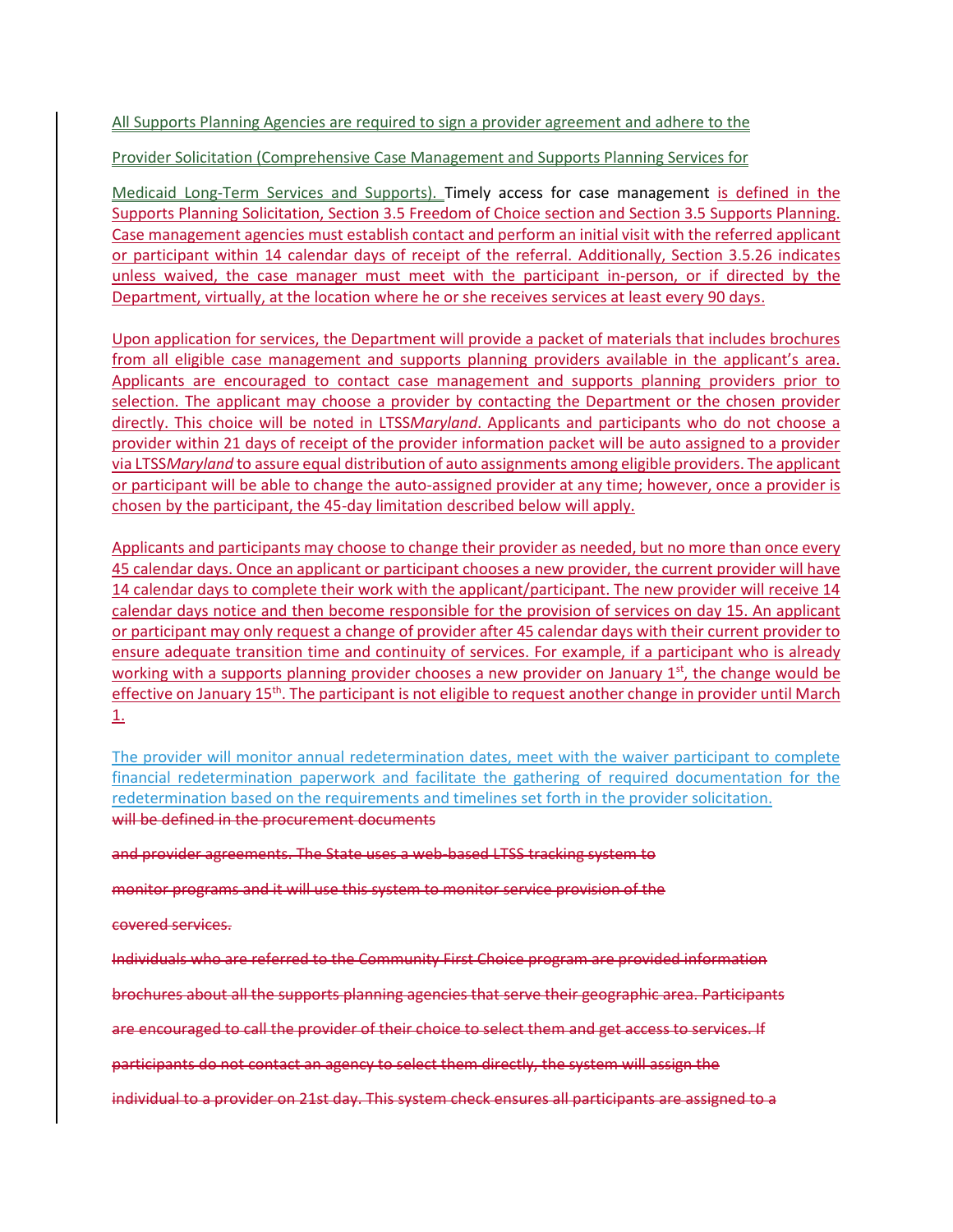supports planning agency.

All Supports Planning Agencies are required to sign a provider agreement and adhere to the Provider Solicitation (Comprehensive Case Management and Supports Planning Services for Medicaid Long-Term Services and Supports). Section 3.4 of the Provider Solicitation outlines services for applicants and specifies contact should be made with the participant within 14 calendar days of assignment to their agency. Section 3.6 of the Provider Solicitation requires supports planners to make direct contact with participants as needed and at minimum every 30 days with a quarterly home visit every 90 days.

**2. Describe the remedies the State has or will put in place in the event that Medicaid**

**beneficiaries are unable to access the contracted service in a timely fashion.**

The State will require a corrective action plan (CAP) for a provider that fails to meet timely

## access standards. The CAP will entail the allegation and supporting documentation.

Providers are responsible to ensure compliance with all performance measures included in the Department's waiver applications through the development of a Quality Assurance (QA) and Quality Improvement (QI) Plan. The provider must develop and implement a QI/QA plan, to be approved by the Department, to evaluate to ensure compliance with all responsibilities and their associated timeframes contained in the Provider Solicitation. Providers must review their QI/QA plans at least annually to evaluate its effectiveness in achieving the requirements noted in the Provider Solicitation and incorporate into the plan any additional performance measures requested by the Department as part of its comprehensive quality program. Develop a quality assusrance plan. The State will requireimplement a corrective action plan (CAP) for a provider that fails to meet timely access standards. The CAP will entail the allegations and supporting documentation.

access standards. The CAP will entail the allegation and supporting documentation.

Thewillevaluate and monitor the corrective action progresson the provider demonstrates the understanding to meet the standards set forth by the Department. In the event the providers fail to meet timely access standards

under the CAP, the State will take action based on the following procurement rules:

During the current waiver period, 12-5Corrective Action Plans (CAP) were issued for delays in

supports planning agencies submitting plans of serviceservices. No CAPs were issued for delays in

assigning a supports planner.

All agencies were required to submit the following in response to the

the plan of service timeliness CAP:

1. Description of the quality assurance plan in place to identify delays in timely services,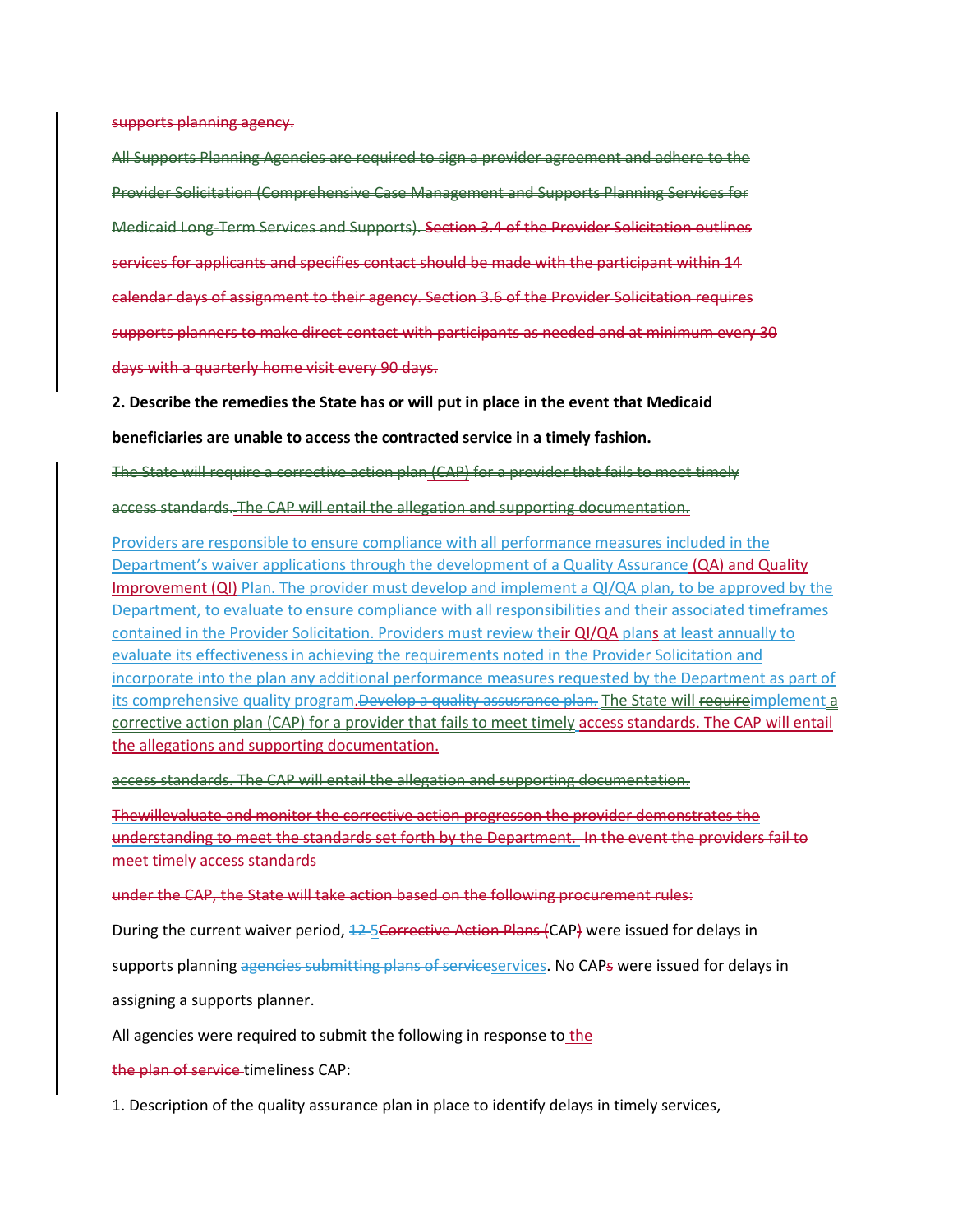including names of staff responsible for implementing the plan;

2. A list of all active applicants and participants that includes the date of the assessment,

the date the plan of service (POS) was submitted to the Department, and a calculation

of the days to submission of the POS.

3. A calculation of the average days to POS submission across the agency and per

individual supports planner;

4. The total number of plans currently overdue with the days each plan is overdue;

2.5. Description of the remediation process in place to address these delays;

3.6. Training materials for staff that include time frames and the quality assurance

process;

74.. An indication of what has been done to address this matter; and

5. 8. An action plan that will be put in place to prevent a reoccurrence of this situation.

All CAP responses are reviewed and approved at Department. All SPA agencies have assigned

liaison from the Department who provides technical assistance and monitors adherence to

established quality plans.

The Department will implement a remediation plan including review of the QI/QA plan, training materials, case consultations, business processes, and other pertinent factors that would may need to be addressed.

The Department will evaluate and monitor the corrective action progress on an ongoing basis until the provider demonstrates the understanding to meet the standards set forth by the Department.

## **A. Provider Capacity Standards**

**Describe how the State will ensure (or if this is a renewal or amendment of an existing selective contracting waiver, provide evidence that the State has ensured) that its selective contracting program provides a sufficient supply of contracted providers to meet Medicaid beneficiaries' needs.**

**1. Provide a detailed capacity analysis of the number of providers (e.g., by type, or number of beds for facility-based programs), or vehicles (by type, per contractor for non-emergency transportation programs), needed per location or region to assure sufficient capacity under the selective contracting program.**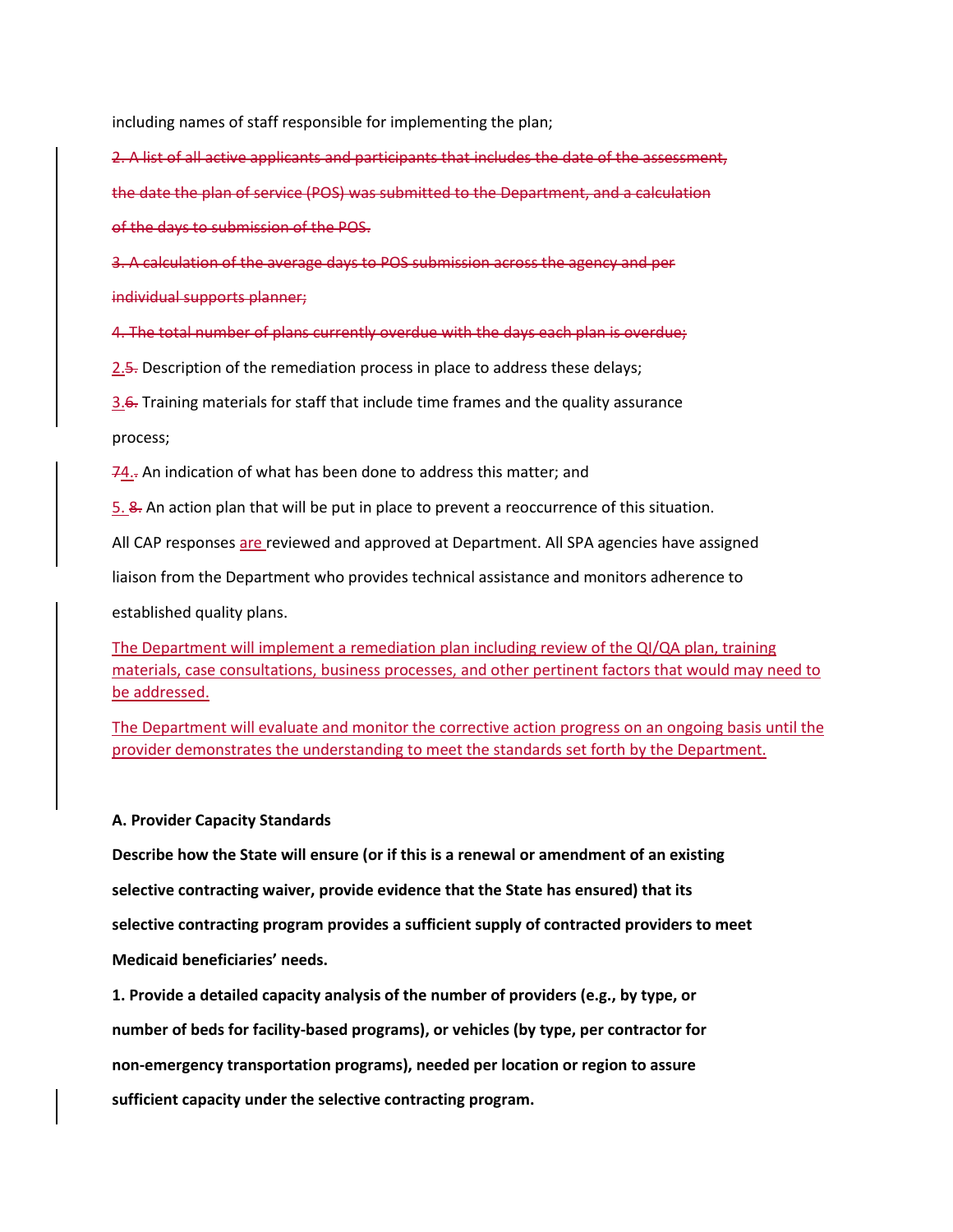The State requires any AAA that chooses to provide supports planning to establish a

maximum number of people they are able to serve. Based on these projected numbers, the State

will solicits case management providers and will award based onto ensure sufficient capacity to

serve all enrollees and applicants. The max ratio of enrollees and applicantstion to supports planners is 55:1. In the event that a provider exceeds/reaches capacity, their capacity will be reviewed and the client may be referred to another agency, or may be placed on a waitlist until such time an agency has capacity to provide the service. If an individual is placed on a waitlist, all agency capacity is reviewed monthly by the Department to ensure timeliness of services.

The State monitors agency capacity and has will re-solicited providers as needed. The State has also

worksed with existing agencies to increase capacity as needed within the system, and targeted by region

as needed.

**2. Describe how the State will evaluate and ensure on an ongoing basis that providers**

**are appropriately distributed throughout the geographic regions covered by the**

**selective contracting program so that Medicaid beneficiaries have sufficient and**

**timely access throughout the regions affected by the program.**

There are always a minimum of at least two case management agencies within a jurisdiction. The term of the current Supports Planning agreement is April 1, 2021 through December 31, 2021 with three annual option periods as indicated below:

- 1. January 1, 2022 to December 31, 2022
- 2. January 1, 2023 to December 31, 2023
- 3. January 1, 2024 to December 31, 2024

The State monitors case management capacity per region/jurisdiction at minimum on a semi-annual basis via the SPA Capacity Report in LTSS*Maryland.* This report allows the State to evaluate applicant/enrollee distribution versus maximal allowable case management agency capacity. This information assists the State with projecting regions/jurisdictions that may encounter insufficient case management services. The one year terms in the provider solicitation process allows the State to issues an amendment to solicit for additional case management providers, if needed. The Department will also allow existing providers who have no pending CAPS to expand their capacity to meet additional needs in the event of insufficient capacity.

Insolicitation In order to allow flexibility, the State enrolls case management providers in yearly

agreements. The State will review on an bi-annual basis the distribution of enrollees and

applicants and may solicit additional will revise the number of providers accordinglyif needed. The State **monitors** 

provider capacity monthly and may solicit additional providers more frequently if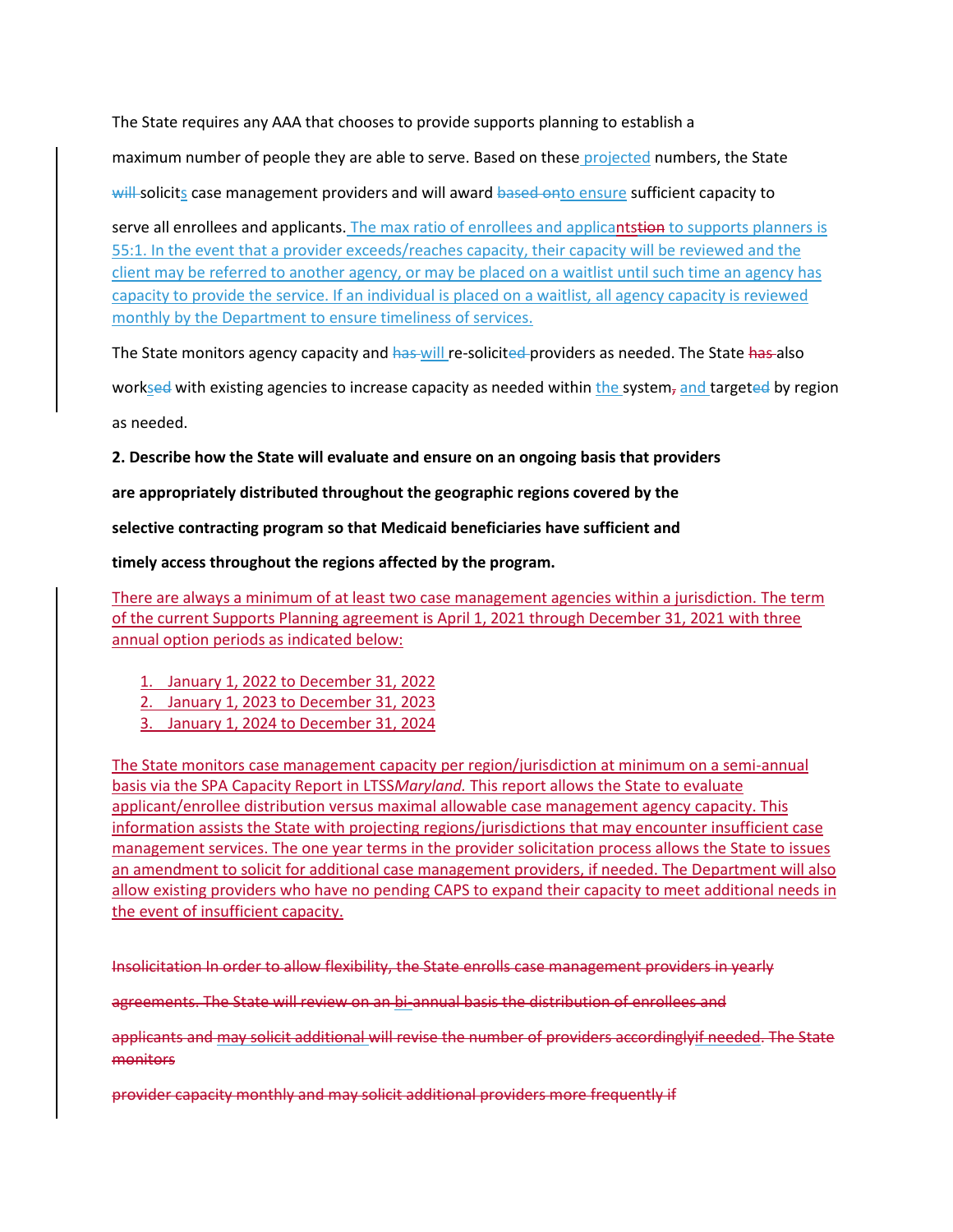needed.

Reports in web based tracking system, LTSS, are monitored regularly including a "SPA – Capacity report". There are always a minimum of two provider agencies per region.

**B. Utilization Standards**

**Describe the State's utilization standards specific to the selective contracting program.**

**1. How will the State (or if this is a renewal or amendment of an existing selective**

**contracting waiver, provide evidence that the State) regularly monitor(s) the selective**

**contracting program to determine appropriate Medicaid beneficiary utilization, as**

#### **defined by the utilization standard described above?**

To ensure appropriate utilization of services, agencies are required to set standards, for Department review through the development and implementation of a Quality Improvement/Quality Assurance plan. This plan is to evaluated and submitted to the state to review the effectiveness in achieving the requirements noted in in the Provider Solicitation, as well as incorporate any additional performance measures requested by the Department. Additionally, the service needs of the applicant/enrollee are documented in the annual redetermination and the person-centered plan. The Department reviews the Plan of Service, assessment, and Reportable Event forms to determine if the plan meets the needs of the participant. The Department also evaluates the utilization of services during agency annual on-site audits, as well as through weekly billing audits, and regular data reviews with the use of reports in LTSS*Maryland* to ensure the provision of services meets Department standards for utilization and identify deficiencies.

Additionally participant's have case management units identified on their person-centered plan of service (POS) that is reviewed and approved or denied by the Department in LTSS*Maryland*. The State monitors the number of case management units utilized/billed versus the number of case management units on their POS via reports in LTSS*Maryland* to monitor case management utilization.

The State uses XXXX reports in LTSS*Maryland* to monitor case management Activities (units of case management services) versus the number of case management units on a participant's approved plan of service.

The State uses XXXX reports in LTSSMaryland to monitor case management Activities (units of case management services) versus the number of case management units on a participant's approved plan of service.

The Department also conducts a weekly billing audit of case management Activiites to ensure they CMA is not exceeding the number of allowable units.

As outlined in the provider solicitation annual audit to monitor quality of services.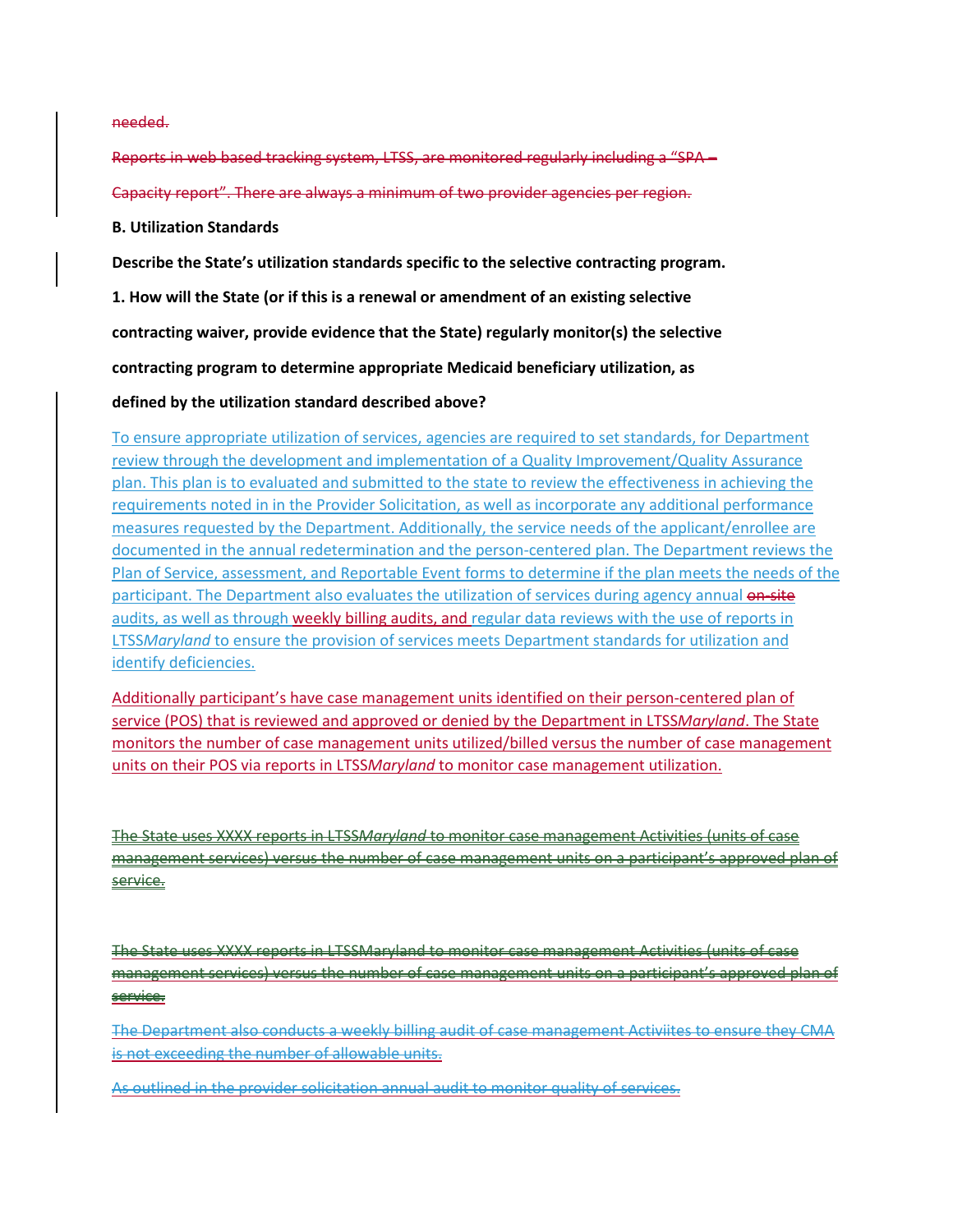#### Supports Planning Agencies also

The State maintains a case management module through the LTSS tracking system that monitors the number of case management units approved on the plan of service and billed by each provider. Reports from this system will be used to by the State to monitor service utilization.

The State reviews supports planning billing quarterly using reports from the LTSS tracking system.

The State reviews transition services billing continuously, with reports from the contractor on minimum of a monthly basis. Currently the State review all transition fund claims.

#### **2. Describe the remedies the State has or will put in place in the event that Medicaid**

#### **beneficiary utilization falls below the utilization standards described above.**

If Agencies are failing to meet the needs of clients, as well as the provider requirements set forth in the Provider Solicitation, TThe Department will issues a CAPs to against any provider agency that falls below the beneficiary utilization standards outlined in the above, in the provider solicitation, or is noncompliant with Department regulations and policies. failing to follow department standards and regulations. CAP and Monthly quality improvement paln until they can demonstrate the standards that are outlined in the solicition. All SPA that do not have CAPS to expand to meet needs. Participants have case management units identified on their person-centered and Department-approved Plan of Service which is maintained in the LTSS tracking system. The number of case management units utilized is monitored via reports in the LTSS tracking system. The State monitors the total number of applicants and

participants to be served against the capacity of current agencies, taking into account

predetermined caseload ratios and enrollment trends. If and when the maximum

capacity of current providers is expected to be reached within the next 6 months, the

State will solicit additional providers. The State will also allow existing providers

who have no pending CAPs to expand their capacity to meet additional need.

Based on a review of claims, there was no indication of utilization below the standard.

**Part III: Quality**

**A. Quality Standards and Contract Monitoring**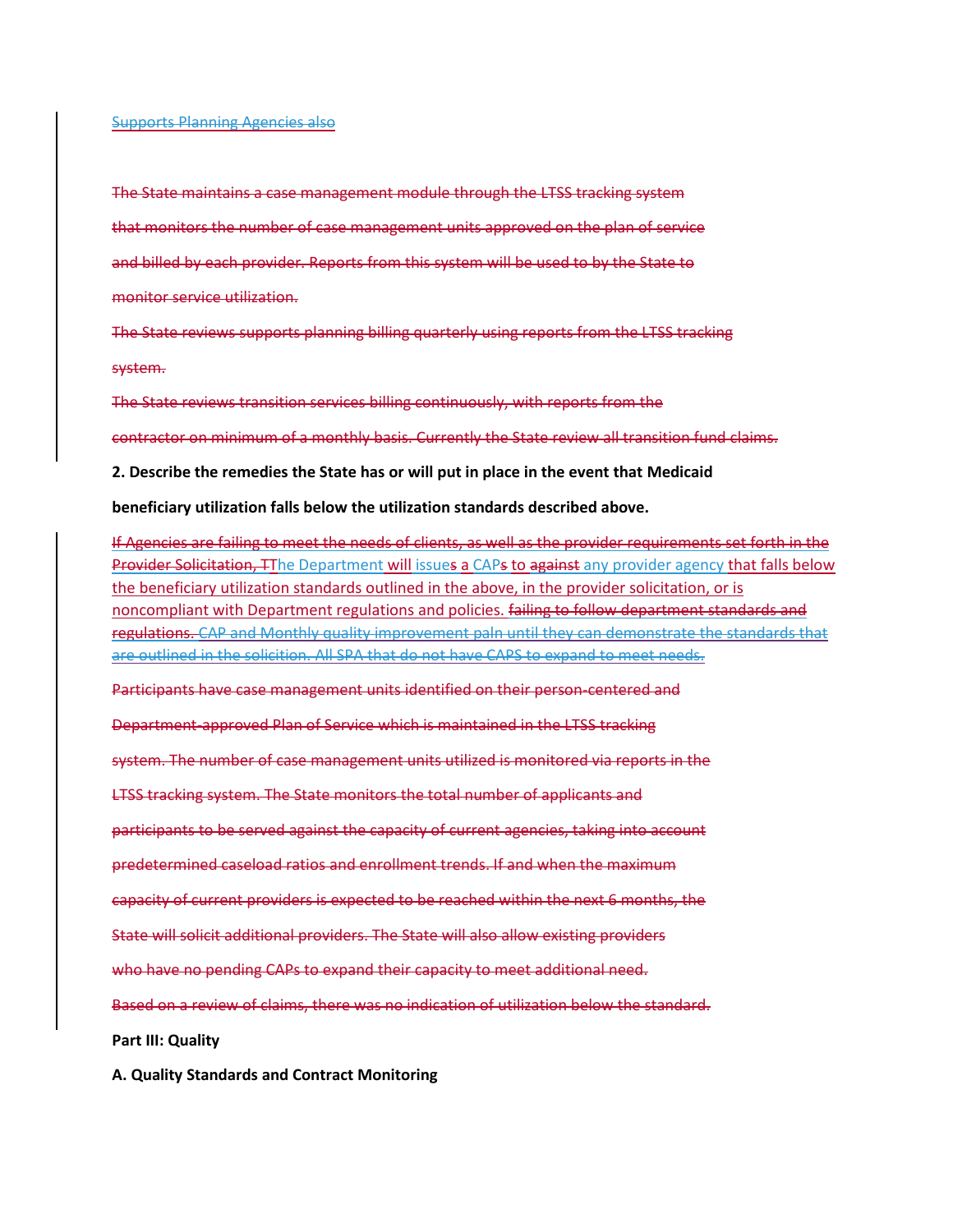**1. Describe the State's quality measurement standards specific to the selective contracting program.**

**a. Describe how the State will (or if this is a renewal or amendment of an existing**

**selective contracting waiver, provide evidence that the State):**

**i. Regularly monitor(s) the contracted providers to determine compliance with the**

**State's quality standards for the selective contracting program.**

**Quality requirements and remediation activities will be defined in the competitive**

**solicitation process for case management.**

Reportable Event process and annual audit based on quality from solication.

Agencies must demonstrate the quality of supports planning services provided through an annual evaluation of their effectiveness in achieving the requirements by way of their QI/QA plan. This plan must indicate how data will be collected through evaluation activities to achieve full compliance with all requirements of the Provider Solicitation. Each SPA agency is provided technical assistance and assisted to help identify issues that needed remediation (not complaint with the Solicitation).

Additionally, agency performance is reviewed through comprehensive client record reviews and an annual on-site and desk audit. reviews.

The Department also reviews assessment outcomes on new applicants to verify level of care and authorize the Plan of Service. Additionally, the Department manages the waiver expenditures against the approved levels of care by comparing the information with paid claims data reports.

The State will require a corrective action plan and implement a remediation plan for an provideragency that fails to meet

guality the quality standards. In the event the providers fail to meet standards under the

remediation planCAP, the State will take action to terminate the designation as a case management

provider and transition all participants to other providers identified through the

competitive solicitation process.

The state also has-a reportable events policy that is used to follow-up on significant incidents and complaints for the Home and Community-Based Options waiver as well as State Plan Community First Choice and Community Personal Assistance Services programs. Once a complaint is received by the State, staff the dDepartment will review the findings and supporting documentation, follow-up with appropriate entities/parties, and if necessary, determine and implement appropriate action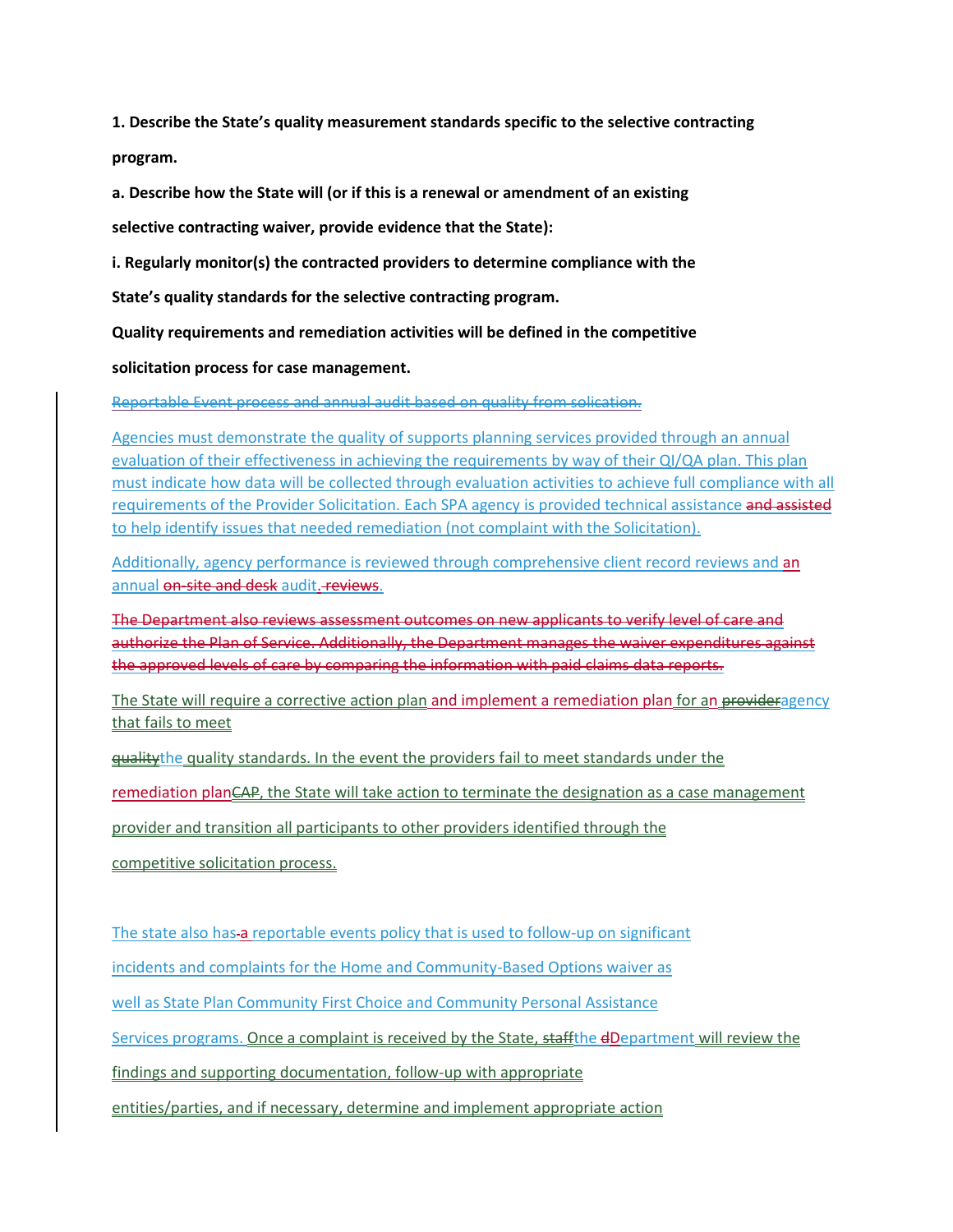involving the participant, provider, etc., such as recommending a Corrective Action Plan (CAP). The policy in its entirety may be found at; https://mmcp.dhmh.maryland.gov/docs/RE-POLICY-FINAL-VERSIONOHS.pdf Providers are required to meet certain case management standards and are monitored with regards to their performance in the matters of participant safeguards in the quality improvement-health and welfare section of the 1915(c) application. Performance measures are outlined in the provider solicitation and agreement monitored on a quarterly basis by the State.

The State has one reportable events policy that is used to follow-up on significant incidents and complaints for the Home and Community-Based Options waiver as well as State Plan Community First Choice and Community Personal Assistance Services programs. All providers are required to comply with the reportable events policy. Once a complaint is received by the State, staff will review the findings and supporting documentation, follow-up with appropriate entities/parties, and if necessary, determine and implement appropriate action involving the participant, provider, etc., such as recommending a Corrective Action Plan (CAP). The policy in its entirety may be found at; https://mmcp.dhmh.maryland.gov/docs/RE-POLICY-FINAL-VERSIONOHS.pdf Providers are required to meet certain case management standards and are monitored with regards to their performance in the matters of participant safeguards in the quality improvement-health and welfare section of the 1915(c) application. Performance measures are outlined in the provider solicitation and agreement monitored on a quarterly basis by the State.

12

The State or designee conducts at least an annual review of each case management agency. N: Total number of case management oversight reviews completed annually. D: Total number of approved case management agencies. Unlicensed providers of case management will be sent a letter of minimum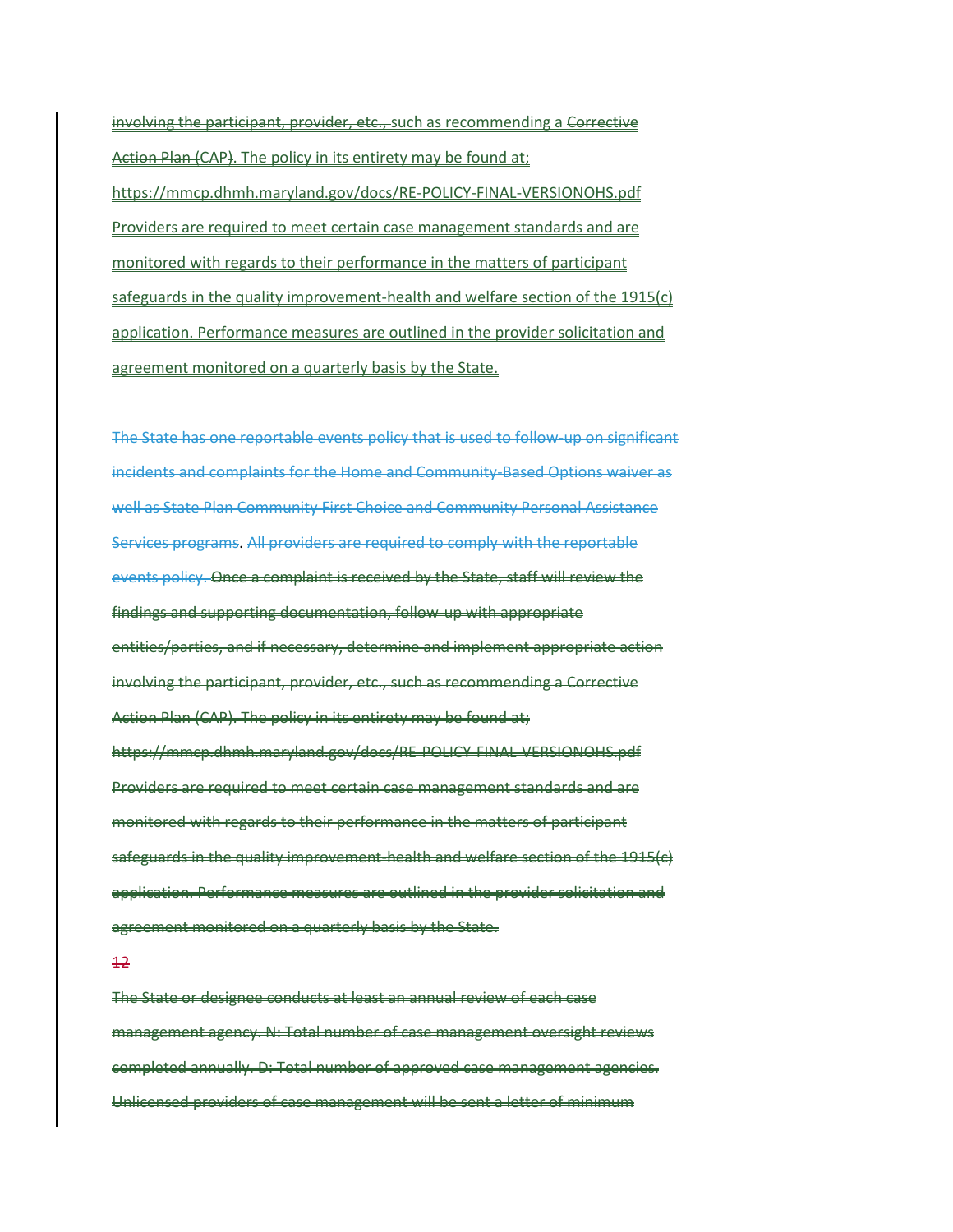qualifications they must meet. PM – Number of unlicensed case management providers who meet minimum qualifications for providing services annually. N: Number of unlicensed case management providers that meet waiver requirements. D: Number of unlicensed providers who billed for the year. Each SPA agency had an assigned liaison to provide technical assistance and identify

issues that needed remediation (not complaint with the Solicitation).

ii. Take(s) corrective action if there is a failure to comply.

The State will require a corrective action plan for a provider that fails to meet

quality standards. In the event the providers fail to meet standards under the

CAP, the State will take action to terminate the designation as a case management

provider and transition all participants to other providers identified through the

competitive solicitation process.

37 Corrective Action Plans (CAPs) were issued, and all 37 required written response and

identification of an immediate plan for remediation and ongoing quality assurance plan to

ensure adherence to the provider solicitation.

**2. Describe the State's contract monitoring process specific to the selective contracting program.**

**a. Describe how the State will (or if this is a renewal or amendment of an existing**

**selective contracting waiver, provide evidence that the State):**

**i. Regularly monitor(s) the contracted providers to determine compliance with the**

**contractual requirements of the selective contracting program.**

By submitting a proposal for the Provider Solicitation, the provider agrees to comply with all requirements noted in the Solicitation, as well as those noted in the Medicaid Provider Agreement. The provider also agrees to comply with all applicable regulations, specifically COMAR 10.09.20, 36, 54, 81 and 84 and all applicable Community Personal Assistance Services, Community First Choice, Home and Community Based Options Waiver, and Increased Community Services program policies. The Department may terminate the agreement at any time by notifying the provider in writing. The provider will submit a transition plan that clearly describes how applicants/enrollees will be assisted regarding the selection of a new provider, transition of files and other data in a Health Insurance Portability and Accountability Act of 1996 (HIPAA)-compliant manner and the reason for termination.

The Department reviews agency data, caseload and activities maintained in LTSS*Maryland* on a quarterly regular basis to identify trends or issues that may require training, policy clarification, process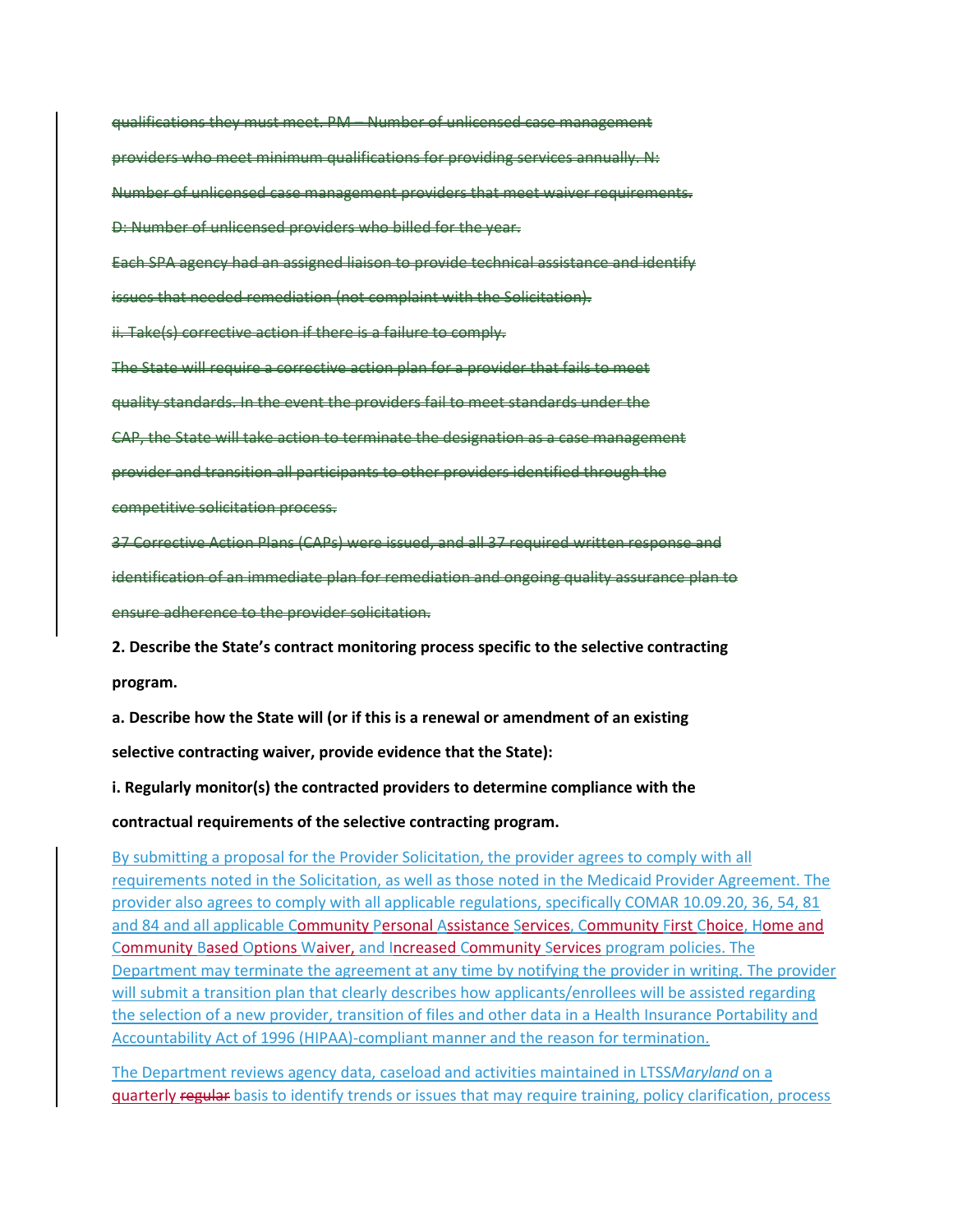improvements, or other follow-up. Agency performance is additionally reviewed through an annual onsite and desk audit review. Should an agency fall below the standards set forth by the **dDepartment** during the audit, the agency will be placed on a monthly Quality Improvement Plan (QIP) that outlines a work plan to remediate any deficiencies found during the audit. The QIP will remain in place until the Department has determined that the agency is at 100% in compliance with the Provider Solicitation and has an ongoing process to monitor adherence to the standards set forth by the Department. The State performs an annual audit of each agency. SPA liaisons at DHMH engage in ongoing

monitoring of compliance, and identification of non-compliance to the provider Solicitation

results in CAPs.

ii. Take(s) corrective action if there is a failure to comply.

The web-based LTSS systemLTSS*Maryland* contains data related to service provision, including

dates of services, activities performed, and billing. The contract/agreement

monitor will review *utilization* reports to monitor timeliness and compliance.

The State will require a CAP corrective action plan for a provider that fails to meet

contractual/provider agreement requirements. In the event the providers fail to

## 13

meet the contractual requirements under the CAP, the State will take action based on

procurement rules.appropriate action as needed. The Department may terminate the Agreement at any time by notifying the provider in writing. The provider will submit a transition plan that clearly describes how applicants/enrollees will be assisted regarding the selection of a new provider, transition of files and other data in a Health Insurance Portability and Accountability Act of 1996 (HIPAA)-compliant manner and the reason for

For the termination of a Supports Planning Agency, letters are sent to each participant and they are contacted by phone to notify them of the change in provider status. Participants are afforded the opportunity to choose a new Supports Planning Agency, or are assigned one automatically if they do not choose. Fortermination. For the change in providers of transition funds, the State provided public notice to

stakeholders and Supports Planning Agencies.

## **B. Coordination and Continuity of Care Standards**

**Describe how the State assures that coordination and continuity of care is not negatively**

**impacted by the selective contracting program.**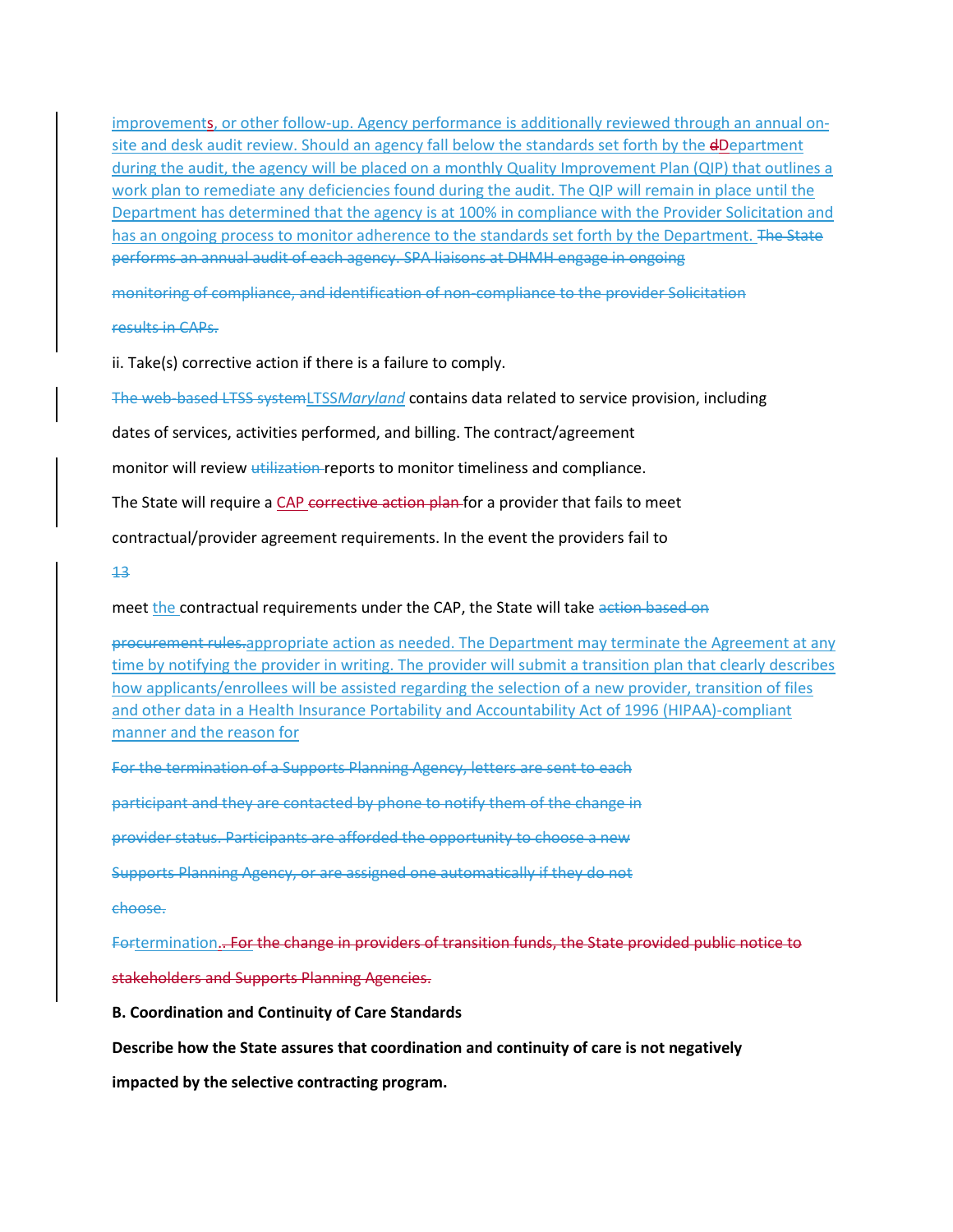The selective contracting program assures coordination and continuity of care by holding the selected case management entities to the qualifications and performance standards outlined in the solicitation. Since the competitive solicitation process is not associated with funding it allows the Department to solely focus on selecting entities that have demonstrated a commitment to supporting the coordination and continuity of care standards and goals of the Department while preventing conflicts of interest in their proposal. This selective contracting program improves coordination and continuity of care by limiting the number of agencies increasing the Department's ability to monitor service utilization oversight via reports in LTSS*Maryland.* The reports allow the Department to monitor the number of units of service budgeted on plans of services versus those utilized by the participant, enrollment time frames, reportable events*,* and other quality indicators. The selective contracting program also allows the Department to provide regular technical assistance via the monthly Supports Planning call, billing audits, and annual case management agency. will improve quality and oversight by limiting the number

of providers of the service such that the Department may more closely monitor the provision of services. Monthly oversight of performance via reports in the LTSS tracking system of the number of units of service budgeted on plans of service, utilized by participants, time frames for enrollment, and other quality indicators becomes more manageable with fewer providers. Adjustments are based on actual number of hours per month for FY14. Many waiver participants are eligible for and receiving CFC services. These participants receive the majority of their case management through the CFC program, which had the impact of reducing the waiver case management numbers.

## **Part IV: Program Operations**

#### **A. Beneficiary Information**

## **Describe how beneficiaries will get information about the selective contracting program.**

Upon application for services, the Department will provide a packet of materials that includes brochures from all eligible case management and supports planning providers available in the applicant's area. Applicants are encouraged to contact case management and supports planning providers prior to selection. The applicant may choose a provider by contacting the Department or the chosen provider directly. This choice will be noted in LTSS*Maryland*. Applicants and participants who do not choose a provider within 21 days of receipt of the provider information packet will be auto assigned to a provider via LTSS*Maryland* to assure equal distribution of auto assignments among eligible providers. The applicant or participant will be able to change the auto-assigned provider at any time; however, once a provider is chosen by the participant, the 45-day limitation described above will apply.

Upon application, a packet of information will be sent to applicants regarding the available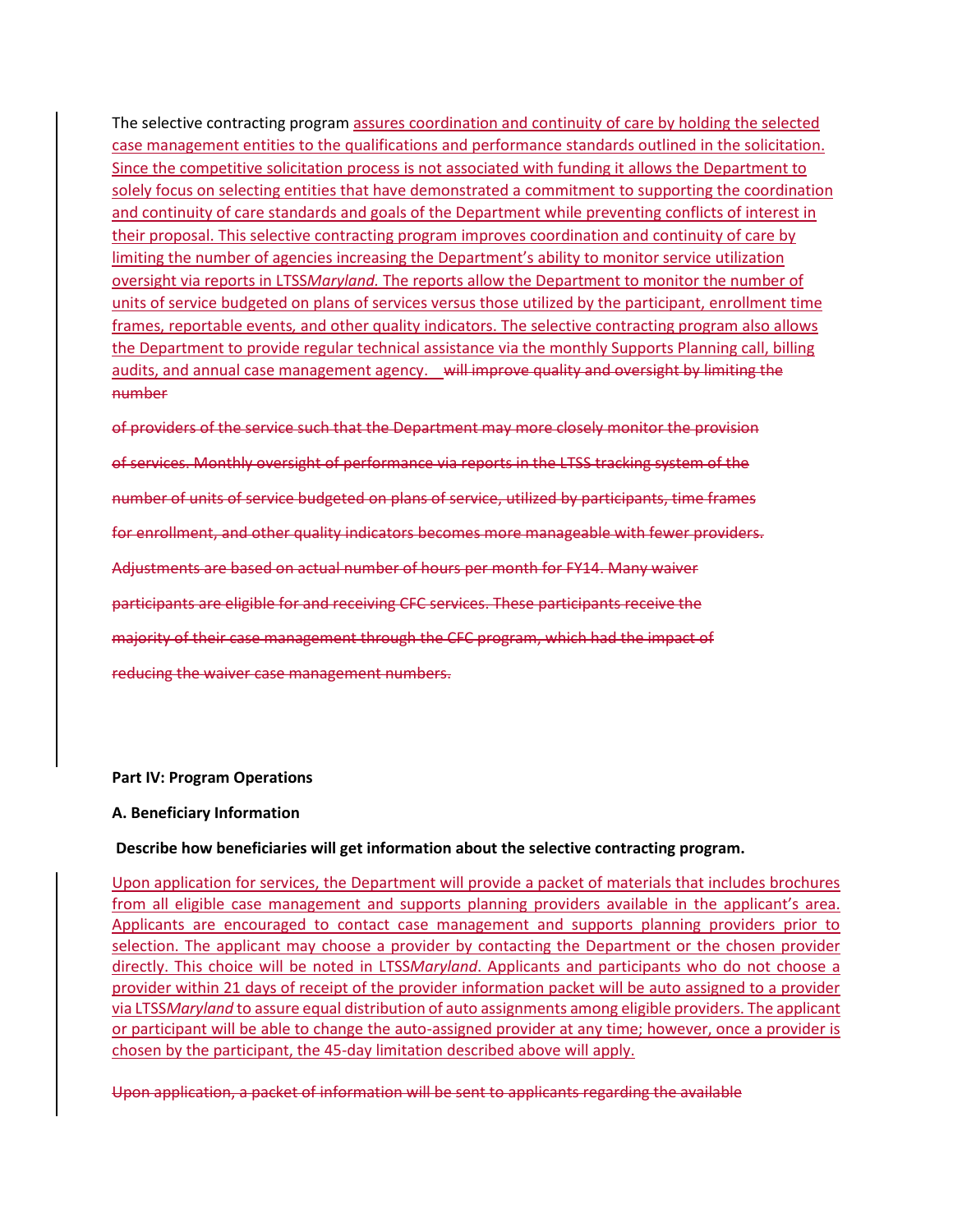providers in their geographic region.

The packet of information includes brochures provided by each case management provider. Each provider may submit a brochure for the

informational packet. Applicants from nursing facilities will receive this information through

the Money Follows the Person Options Counselors. The AAAs and additional providers

identified through the competitive solicitation are also responsible for providing required

information to participants/enrollees.

Enrollees assigned to a case management provider that is being terminated will be notified by mail and contacted by telephone to notify them of the change in provider status. Prior to termination enrollees will have the opportunity to choose a new case management provider. If the enrollee does not select a new provider one will be automatically assigned to them. In the event of the termination of a Supports Planning Agency, participants assigned to that

agency will be notified directly. Participants are mailed letters and contacted by phone to

notify them of the change in provider status. Participants are afforded the opportunity to

choose a new Supports Planning Agency, or are assigned one automatically if they do not choose.

14

For the change in providers of transition funds, the State provided public notice to

stakeholders and Supports Planning Agencies.

**B. Individuals with Special Needs.**

The State has special processes in place for persons with special needs

(Please provide detail).

**Section B – Waiver Cost-Effectiveness & Efficiency**

**Disclaimer – The text highlighted in yellow is still being finalized and will be provided during a subsequent public comment period.**

**Efficient and economic provision of covered care and services:**

**1. Provide a description of the State's efficient and economic provision of covered care and services.**

The State estimates that applicants and participants will receive 3 hours per month of case

management which equals \$213<del>192.46</del> per month at the rate of \$17.75<del>\$16.04</del> per 15 minute unit.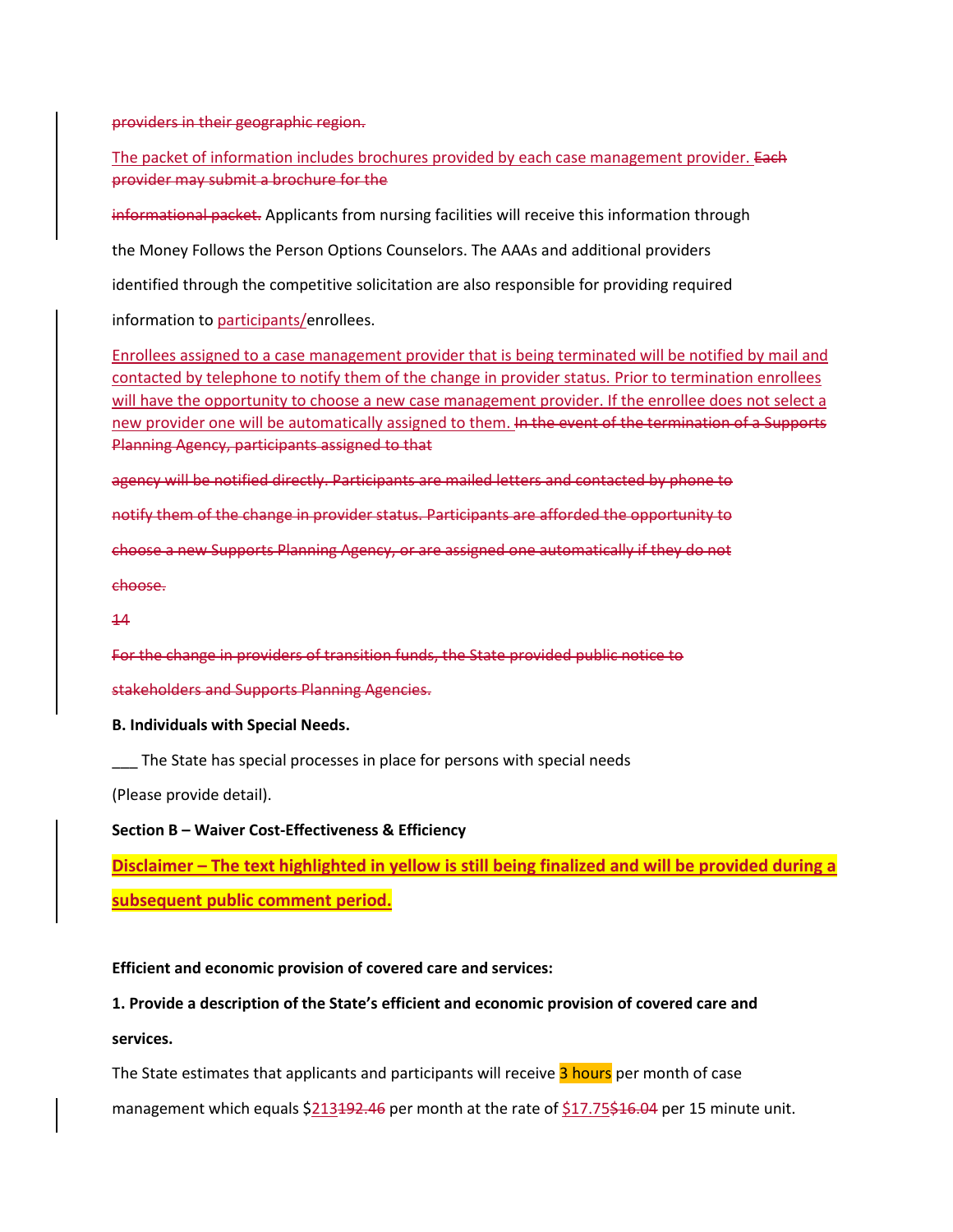The pre-waiver PMPM cost has been projected to be \$261.80<del>230.28</del>, based on historical PMPM costs, which were paid at a flat administrative amount per participant then adjusted for the standard 2.5% annual rate increase. These projections reflect reduced utilization of waiver case management services as many waiver participants receive the service through the Community First Choice state plan program. The state share is made up of combined local and state funds.

**2. Project the waiver expenditures for the upcoming waiver period.**

Year 1 from:  $\frac{107}{1202116}$  to 6/30/202217

Trend rate from current expenditures (or historical figures):  $N/A$  3 %

Projected pre-waiver cost \$ 8,310,76012,933,371.95

## Projected Waiver cost \$ 6,945,850

Difference: \$ 1,364,910

Year 2 from: 7/1/202217 to 6/30/202318

Trend rate from current expenditures (or historical figures): 2.53 %

Projected pre-waiver cost \$ 12,618,297 17,936,569.17

Projected Waiver cost \$ 10,636,568

## Difference: \$ 1,981,729

Year 3 (if applicable) from: 7/1/202418 to 6/30/202519

## 15

Trend rate from current expenditures (or historical figures): 2.53 %

Projected pre-waiver cost \$ 14,368,96518,661,312.70

Projected Waiver cost \$ 12,216,278

Difference: \$ 2,152,687

Year 4 (if applicable) from: 7/1/202519 to 6/30/202620

Trend rate from current expenditures (or historical figures): 2.53 %

Projected pre-waiver cost \$ 16,362,521 19,413,397.93